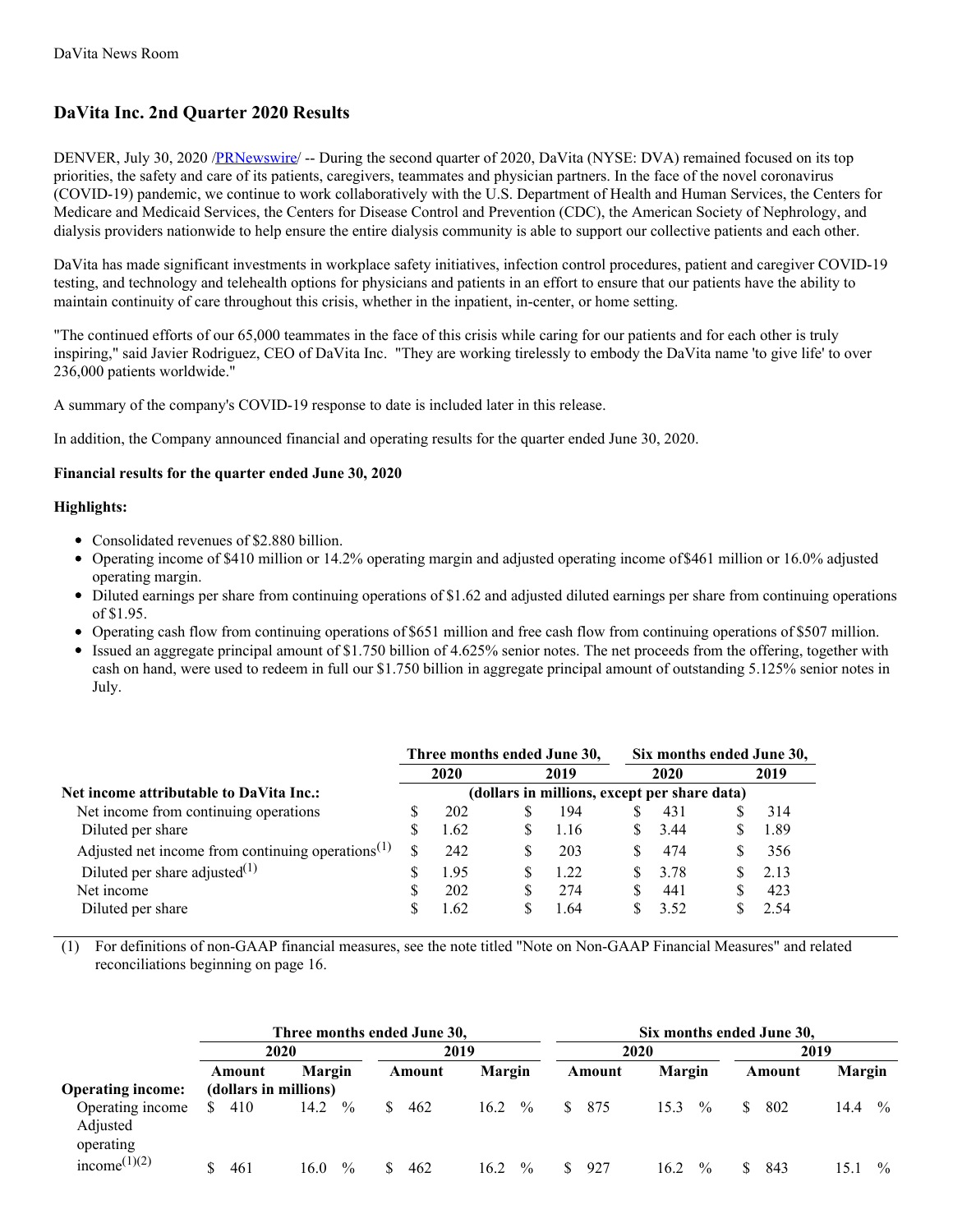- (1) For definitions of non-GAAP financial measures, see the note titled "Note on Non-GAAP Financial Measures" and related reconciliations beginning on page 16.
- (2) Adjusted operating income margin is adjusted operating income divided by consolidated revenues.

## **U.S. dialysis metrics:**

**Volume:** Total U.S. dialysis treatments for the second quarter of 2020 were 7,570,908, or an average of 97,063 treatments per day, representing a per day increase of 0.7% over the second quarter of 2019. Normalized non-acquired treatment growth in the second quarter of 2020 as compared to the second quarter of 2019 was 1.6%.

|                           |    | Three months ended |    |                       |              | Six months ended         |    |                      |    |                      |    |                               |  |  |
|---------------------------|----|--------------------|----|-----------------------|--------------|--------------------------|----|----------------------|----|----------------------|----|-------------------------------|--|--|
|                           |    | June 30, 2020      |    | <b>March 31, 2020</b> |              | <b>Ouarter</b><br>change |    | <b>June 30, 2020</b> |    | <b>June 30, 2019</b> |    | <b>Year to date</b><br>change |  |  |
| Per treatment<br>metrics: |    |                    |    |                       |              |                          |    |                      |    |                      |    |                               |  |  |
| Revenue<br>Patient care   | S. | 352.26             | S  | 347.54                |              | $\frac{\$}{4.72}$        | S. | 349.91               | S. | 349.18               | S  | 0.73                          |  |  |
| costs<br>General and      | S. | 238.02             | S. | 237.35                | <sup>S</sup> | 0.67                     | S. | 237.69               | S. | 241.75               | \$ | (4.06)                        |  |  |
| administrative            |    | 27.78              |    | 27.14                 |              | 0.64                     | S. | 27.46                | S  | 27.85                | \$ | (0.39)                        |  |  |

Primary drivers of the changes in the table above were as follows:

*Revenue:* The quarter change was primarily due to normal seasonality driven by patients meeting their co-insurance and deductibles, favorable changes in government and commercial payor mix and an increase in Medicare rates due to the temporary suspension of Medicare sequestration, partially offset by a Medicare rate decline related to calcimimetics and a decrease in inpatient dialysis service revenue. The year to date change was primarily due to favorable changes in payor rates and an increase in Medicare rates due to the temporary suspension of Medicare sequestration, partially offset by a decline in Medicare rates related to calcimimetics.

*Patient care costs:* The quarter change was primarily due to an increase in COVID-19-related costs including compensation and other medical supplies, partially offset by decreases in health benefit expenses, other direct dialysis center operating expense and other pharmaceutical intensity. The year to date change was primarily due to decreases in calcimimetics unit costs, other pharmaceutical unit costs, other direct dialysis center operating expense and health benefit expenses, partially offset by an increase in COVID-19-related costs including compensation and other medical supplies.

*General and administrative:* The quarter change was primarily due to an increase in compensation costs, including COVID-19-related compensation, as well as increases in legal and consulting costs, partially offset by decreases in travel and entertainment expense, health benefit expenses and long-term incentive compensation expense. The year to date change was primarily due to decreases in travel and entertainment expense, payroll taxes, health benefit expenses and long-term incentive compensation expense partially offset by an increase in compensation costs, including COVID-19-related compensation and an increase in consulting costs.

## **Certain items impacting the quarter:**

*Debt transactions:* In June 2020, we issued \$1.750 billion in aggregate principal amount of 4.625% senior notes due 2030. In July, we used the net proceeds from these 4.625% senior notes, together with cash on hand, to redeem in full all \$1.750 billion in aggregate principal amount of our outstanding 5.125% senior notes due 2024, including payment of accrued interest and a redemption premium. Charges associated with this redemption will be recognized in the third quarter.

#### **Non-GAAP adjustments to operating income:**

*Loss on changes in ownership interest, net:* During the second quarter of 2020 we sold Lifeline, our vascular access business, and recognized a loss of \$16 million.

*Accruals for legal matters:* During the second quarter of 2020 we recorded accruals for legal matters and recognized a net charge of \$35 million which is included in general and administrative expenses.

#### **Financial and operating metrics:**

|                     |      | Three months ended<br><b>June 30,</b> |                       | Rolling twelve months ended<br><b>June 30.</b> |
|---------------------|------|---------------------------------------|-----------------------|------------------------------------------------|
|                     | 2020 | 2019                                  | 2020                  | 2019                                           |
| Cash flow:          |      |                                       | (dollars in millions) |                                                |
| Operating cash flow | 651  | 610                                   | 2.333                 | 1.598                                          |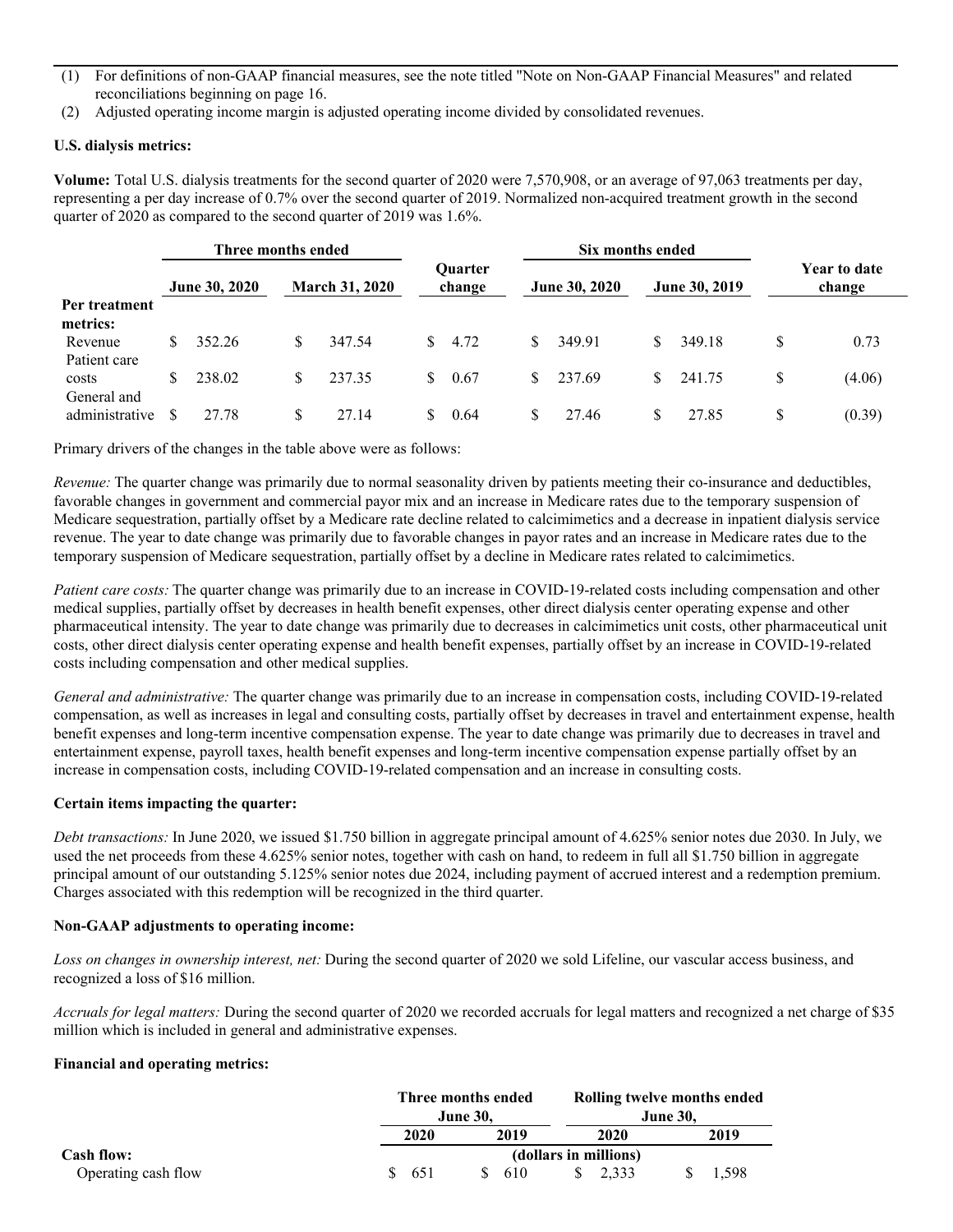| Operating cash flow from continuing operations \$ 651  |  | \$ 574 | $\frac{\$}{2.337}$ | \$1,316 |
|--------------------------------------------------------|--|--------|--------------------|---------|
| Free cash flow from continuing operations $(1)$ \$ 507 |  | \$ 393 | $\frac{\$}{1.543}$ | 400     |

(1) For definitions of non-GAAP financial measures, see the note titled "Note on Non-GAAP Financial Measures" and related reconciliations beginning on page 16.

|                                                                                       | Three months ended<br><b>June 30, 2020</b> | Six months ended<br><b>June 30, 2020</b> |
|---------------------------------------------------------------------------------------|--------------------------------------------|------------------------------------------|
| Effective income tax rate on:                                                         |                                            |                                          |
| Income from continuing operations                                                     | 24.6 $\frac{9}{6}$                         | $24.7 \frac{9}{6}$                       |
| Income from continuing operations attributable to DaVita Inc. <sup>(1)</sup>          | $29.2 \frac{6}{6}$                         | $\frac{0}{0}$<br>28.8                    |
| Adjusted income from continuing operations attributable to DaVita Inc. <sup>(1)</sup> | $28.0\frac{6}{6}$                          | $\frac{0}{0}$<br>28.2                    |

(1) For definitions of non-GAAP financial measures, see the note titled "Note on Non-GAAP Financial Measures" and related reconciliations beginning on page 16.

**Center activity:** As of June 30, 2020, we provided dialysis services to a total of approximately 236,800 patients at 3,082 outpatient dialysis centers, of which 2,795 centers were located in the United States and 287 centers were located in ten countries outside of the United States. During the second quarter of 2020, we opened a total of 28 new dialysis centers, acquired one center and closed six dialysis centers in the United States. We also acquired three dialysis centers and opened two new dialysis centers outside of the United States during the second quarter of 2020.

#### **Outlook:**

The following forward-looking measures and the underlying assumptions involve significant risks and uncertainties, including those described below, and actual results may vary materially from these forward-looking measures. In particular, the widespread impact of the COVID-19 pandemic continues to generate significant risk and uncertainty, and as a result, our future results could vary materially from the guidance provided below. We do not provide guidance for diluted net income from continuing operations per share attributable to DaVita Inc., effective income tax rate on income from continuing operations or free cash flow from continuing operations on a basis consistent with United States generally accepted accounting principles (GAAP) nor a reconciliation of forward-looking non-GAAP financial measures to the most directly comparable GAAP financial measures on a forward-looking basis because we are unable to predict certain items contained in the GAAP measures without unreasonable efforts. These non-GAAP financial measures do not include certain items, including loss on changes in ownership interests, accruals for legal matters, refinancing charges and foreign currency fluctuations, which may be significant. The guidance for our effective income tax rate on adjusted income from continuing operations attributable to DaVita Inc. also excludes the amount of third party owners' income and related taxes attributable to non-tax paying entities.

|                                                   | Current 2020 guidance |        |               |              |                                              | Prior 2020 guidance |     |        |               |    |        |               |
|---------------------------------------------------|-----------------------|--------|---------------|--------------|----------------------------------------------|---------------------|-----|--------|---------------|----|--------|---------------|
|                                                   |                       | Low    |               | High         |                                              |                     | Low |        |               |    | High   |               |
|                                                   |                       |        |               |              | (dollars in millions, except per share data) |                     |     |        |               |    |        |               |
| Revenue                                           | S                     | 11,500 |               | <sup>S</sup> | 11,700                                       |                     | S   | 11,500 |               | S. | 11,700 |               |
| Adjusted operating income margin                  |                       | 14.0   | $\frac{0}{0}$ |              | 14.75                                        | $\frac{0}{0}$       |     | 13.0   | $\frac{0}{0}$ |    | 14.0   | $\frac{0}{0}$ |
| Effective income tax rate on adjusted income from |                       |        |               |              |                                              |                     |     |        |               |    |        |               |
| continuing operations attributable to DaVita Inc. |                       | 28.0   | $\frac{0}{0}$ |              | 29.5                                         | $\frac{0}{0}$       |     | 28.0   | $\frac{0}{0}$ |    | 29.5   | $\frac{0}{0}$ |
| Adjusted diluted net income from continuing       |                       |        |               |              |                                              |                     |     |        |               |    |        |               |
| operations per share attributable to DaVita Inc.  |                       | 6.25   |               |              | 6.75                                         |                     | S   | 5.75   |               | S  | 6.25   |               |
| Capital expenditures from continuing operations   |                       | 700    |               |              | 750                                          |                     | \$  | 700    |               |    | 750    |               |
| Free cash flow from continuing operations         |                       | 800    |               | S            | 1.000                                        |                     | \$  | 600    |               | \$ | 800    |               |

We will be holding a conference call to discuss our results for the second quarter ended June 30, 2020, on July 30, 2020, at 5:00 p.m. Eastern Time. To join the conference call, please dial (877) 918-6630 from the U.S. or (517) 308-9042 from outside the U.S., and provide the operator the password 'Earnings'. A replay of the conference call will be available on our website at investors.davita.com for the following 30 days.

## **DaVita COVID-19 Response to Date**

DaVita implemented a Prepare, Prevent and Respond protocol and is working in lockstep with the CDC on infection control and clinical best practices in response to COVID-19. Additionally, we have made many investments to support our patients and teammates and the broader community. Our COVID-19 response includes:

#### **Caring for our patients**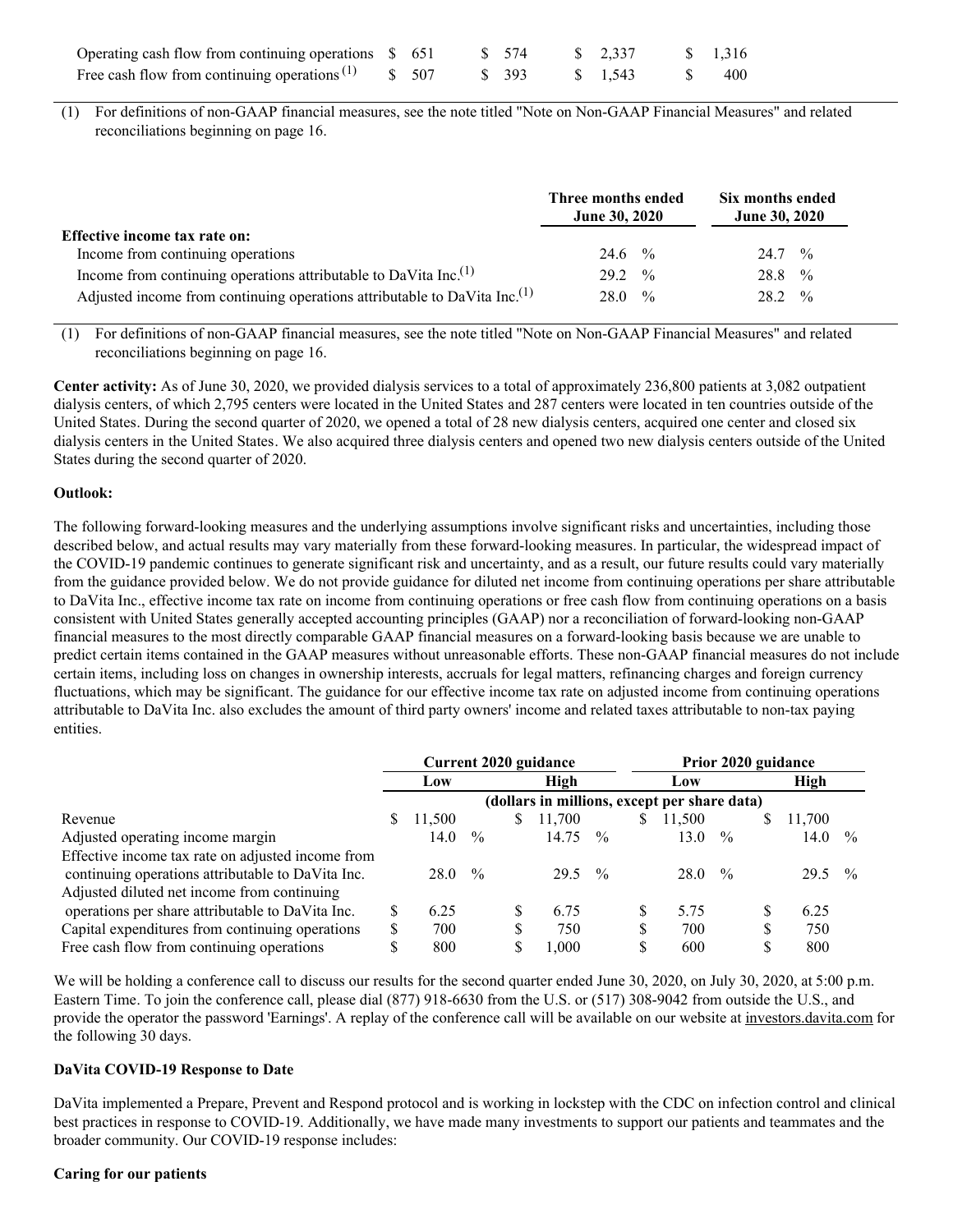- Collaborating with dialysis providers across the nation to develop a nationwide contingency plan with a goal of maintaining continuity of care for dialysis patients by creating isolation cohort capacity that can be accessed by other dialysis providers.
- $\bullet$ Requiring proactive screenings to evaluate everyone who enters our outpatient dialysis centers for COVID-19-like symptoms and exposure.
- Early cohorting of patients who have or are suspected of having COVID-19 to help keep our other dialysis patients and frontline caregivers safe.
- Restricting visitors who are not necessary for patient care.
- Onsite testing of patients and teammates for COVID-19 at select facilities.
- Implementing a mask policy for all individuals—patients, teammates, essential visitors—at all times in our centers early in the COVID-19 outbreak.
- Providing all necessary personal protective equipment (e.g., masks, gowns, shields, hand sanitizer) for teammates' safety.
- Updating our sick leave policy to align with CDC guidance for health care professionals.
- Offering telehealth options to our physicians in all of our locations to help protect our patients, teammates, and physician partners from potential virus exposure while maintaining continuity of care.
- Continuing to offer home dialysis to over 28,000 patients through over 1,750 DaVita locations across the United States with options for home remote monitoring and a dedicated HIPAA-compliant home dialysis telehealth platform.
- Sending nearly 100 clinicians who volunteered to travel from their home center to other states to support clinics and acute care hospitals providing dialysis to patients in COVID-19 hotspots.

# **Caring for our teammates**

- Providing relief reimbursement to eligible teammates.
- Implementing double overtime pay as extra compensation for eligible teammates who worked over 40 hours per work week, during a period of time in the quarter ended June 30, 2020.
- Making paid time off (PTO) policy changes, including:
	- Giving PTO advances for teammates who get sick and need time off.
	- Allowing teammates to continue to accrue PTO without limitation through June 27.
- Establishing a donation platform for teammates to give PTO and financial support to other teammates in need.
- Sending care packages with helpful resources to frontline teammates.
- Transitioning central business office teammates to work remotely without disruption in service levels.
- Offering 10 days of free emergency backup child or elder care to our teammates through Bright Horizons.
- Providing no-cost resources to help teammates and their families to cope with stress and to enhance mental and emotional wellbeing through our Employee Assistance Program.
- Providing regular communications and updates to teammates on COVID-19-related issues.

# **Caring for our communities and physician partners**

- Continuing to provide outpatient dialysis to nearly 70% of patients with suspected and confirmed COVID-19, which helps maintain continuity of care and reduces the burden on hospitals.
- Returning approximately \$250 million of CARES Act provider relief funding to the federal government so it could be allocated to providers in greater need of emergency relief.
- Committing millions in charitable donations for initiatives to enhance social justice.
- Continuing the DaVita Way of Giving program which allows teammates to direct donations to local nonprofits across the U.S.

DaVita Inc. and its representatives may from time to time make written and oral forward-looking statements within the meaning of the Private Securities Litigation Reform Act of 1995 ("PSLRA"), including statements in this release, filings with the Securities and Exchange Commission ("SEC"), reports to stockholders and in meetings with investors and analysts. All statements in this release, during the related presentation or other meetings, other than statements of historical fact, are forward-looking statements and as such are intended to be covered by the safe harbor for "forward-looking statements" provided by the PSLRA. These forward-looking statements could include, among other things, DaVita's response to and the expected future impacts of COVID-19, including statements about our balance sheet and liquidity, our expenses, revenues and future results, potential need, ability or willingness to use any funds under the CARES Act or other government programs, availability of supplies, treatment volumes, number or percentage of patients and overall impact on our patients, as well as statements related to our guidance and expectations for future periods and the assumptions underlying any such projections. Without limiting the foregoing, statements including the words "expect," "intend," "will," "could," "plan," "anticipate," "believe," and similar expressions are intended to identify forward-looking statements. These forward-looking statements are based on DaVita's current expectations and are based solely on information available as of the date of this release. DaVita undertakes no obligation to publicly update or revise any forward-looking statements, whether as a result of changed circumstances, new information, future events or otherwise. Actual future events and results could differ materially from any forwardlooking statements due to numerous factors that involve substantial known and unknown risks and uncertainties. These risks and *uncertainties include, among other things:*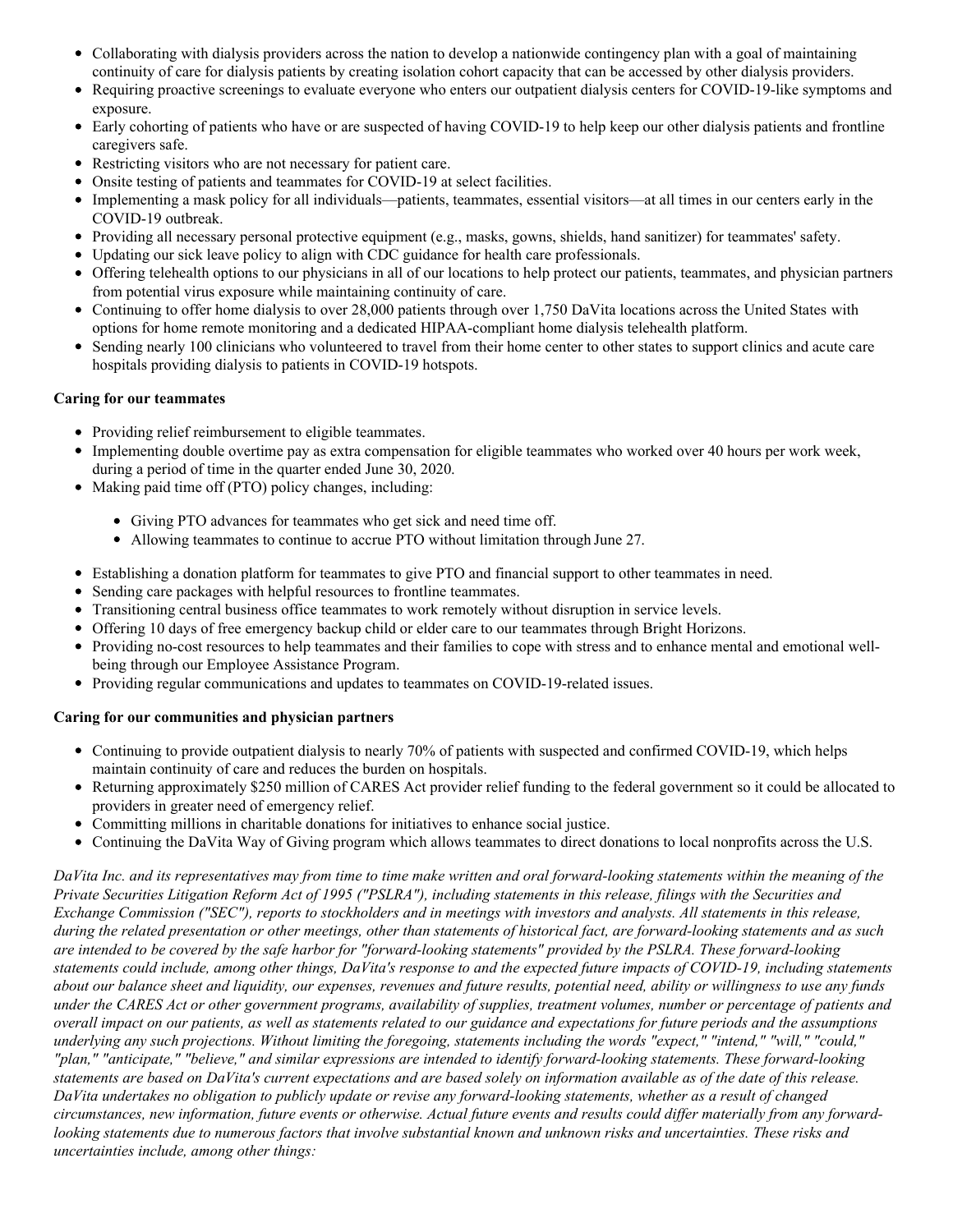- the continuing impact of the dynamic and rapidly evolving COVID-19 pandemic, including, without limitation, on our patients, *teammates, physician partners, suppliers, business, operations, reputation, financial condition and results of operations, the* government's response to the COVID-19 pandemic, and the consequences of an extended economic downturn resulting from the impacts of COVID-19, any of which may also have the effect of heightening many of the other risks and uncertainties discussed *below;*
- our need, ability and willingness to utilize any funds received under the CARES Act or subsequent legislation, and the *consequences of our decisions with respect thereto;*
- the concentration of profits generated by higher-paying commercial payor plans for which there is continued downward pressure on average realized payment rates, and a reduction in the number or percentage of our patients under such plans, including without limitation as a result of restrictions or prohibitions on the use and/or availability of charitable premium assistance, which may result in the loss of revenues or patients, or our making incorrect assumptions about how our patients will respond to any *change in financial assistance from charitable organizations;*
- noncompliance by us or our business associates with any privacy or security laws or any security breach by us or a third party *involving the misappropriation, loss or other unauthorized use or disclosure of confidential information;*
- the extent to which the ongoing implementation of healthcare reform, or changes in or new legislation, regulations or guidance, enforcement thereof or related litigation result in a reduction in coverage or reimbursement rates for our services, a reduction in the number of patients enrolled in higher-paying commercial plans or that are enrolled in or select Medicare Advantage plans, or other material impacts to our business; or our making incorrect assumptions about how our patients will respond to any such *developments;*
- a reduction in government payment rates under the Medicare End Stage Renal Disease program or other government-based *programs and the impact of the Medicare Advantage benchmark structure;*
- risks arising from potential and proposed federal and/or state legislation, regulation, ballot, executive action or other initiatives, *including such initiatives related to healthcare and/or labor matters, such as Proposition 23 in California;*
- the impact of the upcoming election cycle, the political environment and related developments on the current healthcare marketplace and on our business, including with respect to the future of the Affordable Care Act, the exchanges and many other *core aspects of the current healthcare marketplace;*
- our ability to successfully implement our strategy with respect to home-based dialysis, including maintaining our existing business *and further developing our capabilities in a complex and highly regulated environment;*
- *changes in pharmaceutical practice patterns, reimbursement and payment policies and processes, or pharmaceutical pricing, including with respect to calcimimetics;*
- *legal and compliance risks, such as our continued compliance with complex government regulations;*
- *continued increased competition from dialysis providers and others, and other potential marketplace changes;*
- our ability to maintain contracts with physician medical directors, changing affiliation models for physicians, and the emergence of new models of care introduced by the government or private sector that may erode our patient base and reimbursement rates, *such as accountable care organizations, independent practice associations and integrated delivery systems;*
- our ability to complete acquisitions, mergers or dispositions that we might announce or be considering, on terms favorable to us or at all, or to integrate and successfully operate any business we may acquire or have acquired, or to successfully expand our *operations and services in markets outside the United States, or to businesses outside of dialysis;*
- uncertainties related to potential payments and/or adjustments under certain provisions of the equity purchase agreement for the *sale of our DaVita Medical Group (DMG) business, such as post-closing adjustments and indemnification obligations;*
- the variability of our cash flows, including without limitation any extended billing or collections cycles; the risk that we may not be able to generate or access sufficient cash in the future to service our indebtedness or to fund our other liquidity needs; and the risk that we may not be able to refinance our indebtedness as it becomes due, on terms favorable to us or at all;
- factors that may impact our ability to repurchase stock under our stock repurchase program and the timing of any such stock *repurchases;*
- *risks arising from the use of accounting estimates, judgments and interpretations in our financial statements;*
- *impairment of our goodwill, investments or other assets; and*
- uncertainties associated with the other risk factors set forth in DaVita Inc.'s Annual Report on Form 10-K for the year ended December 31, 2019 and Quarterly Report on Form 10-Q for the quarter ended March 31, 2020, and the risks and uncertainties discussed in any subsequent reports that DaVita has filed or furnished with the SEC from time to time.

The financial information presented in this release is unaudited and is subject to change as a result of subsequent events or adjustments, if any, arising prior to the filing of the Company's Quarterly Report on Form 10-Q for the quarter ended June 30, 2020.

Contact: Jim Gustafson Investor Relations DaVita Inc. (310) 536-2585 [jim.gustafson@davita.com](mailto:jim.gustafson@davita.com)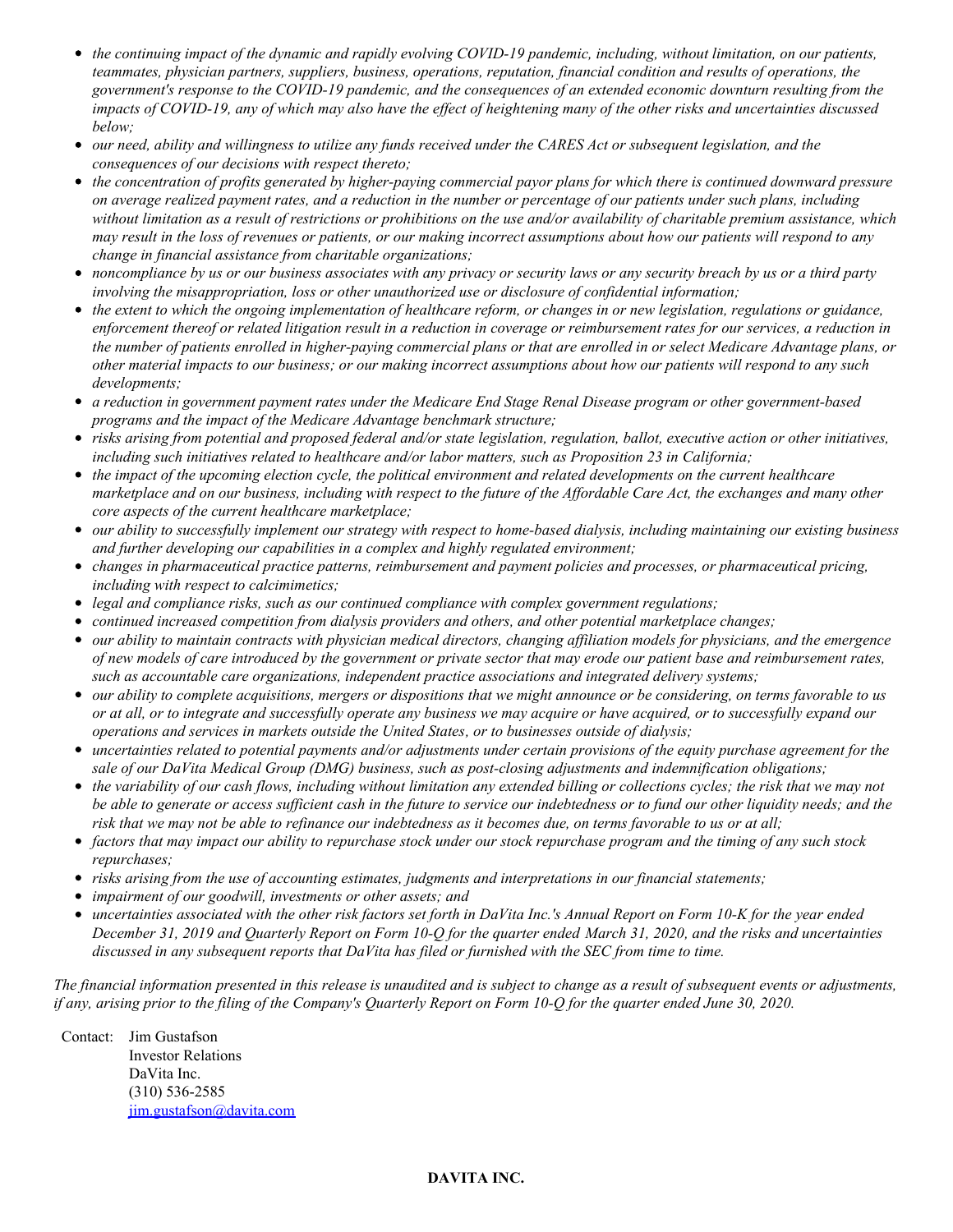## **CONSOLIDATED STATEMENTS OF INCOME (unaudited)**

# **(dollars in thousands, except per share data)**

| 2019<br>2020<br>2020<br>2019<br>$\mathcal{S}$<br>2,758,197<br>\$<br>2,723,816<br>5,471,478<br>\$<br>5,353,505<br>Dialysis patient service revenues<br>Other revenues<br>121,782<br>118,889<br>249,738<br>232,312<br>2,879,979<br>2,842,705<br>5,721,216<br>5,585,817<br>Total revenues<br>Operating expenses and charges:<br>Patient care costs<br>1,984,564<br>1,957,753<br>3,960,013<br>3,922,688<br>275,338<br>316,209<br>579,785<br>526,151<br>General and administrative<br>157,376<br>152,242<br>312,055<br>300,770<br>Depreciation and amortization<br>Equity investment income<br>(4, 514)<br>(4, 342)<br>(22, 185)<br>(7,222)<br>Loss on changes in ownership interest, net<br>16,252<br>16,252<br>Goodwill impairment charges<br>41,037<br>2,470,059<br>2,380,819<br>4,845,920<br>$\overline{4,}783,424$<br>Total operating expenses and charges<br>409,920<br>875,296<br>802,393<br>Operating income<br>461,886<br>(169, 984)<br>Debt expense<br>(81, 381)<br>(131, 666)<br>(263, 185)<br>Debt prepayment and refinancing charges<br>(12,160)<br>(2,948)<br>(12,160)<br>Other income, net<br>9,545<br>5,643<br>5,195<br>12,583<br>Income from continuing operations before<br>income taxes<br>338,084<br>323,703<br>707,559<br>539,631<br>83,212<br>174,772<br>75,938<br>132,684<br>Income tax expense<br>Net income from continuing operations<br>254,872<br>406,947<br>247,765<br>532,787<br>Net income from discontinued operations,<br>net of tax<br>109,697<br>79,392<br>9,980<br>254,872<br>327,157<br>542,767<br>Net income<br>516,644<br>Less: Net income attributable to<br>noncontrolling interests<br>(53,270)<br>(53,606)<br>(101, 572)<br>(93, 804)<br>$\mathbb{S}$<br>$\mathbb{S}$<br>$\mathbb{S}$<br>$\mathcal{S}$<br>201,602<br>273,551<br>441,195<br>422,840<br>Net income attributable to DaVita Inc.<br>Earnings per share attributable to DaVita<br>Inc.:<br>Basic net income from continuing operations |
|-----------------------------------------------------------------------------------------------------------------------------------------------------------------------------------------------------------------------------------------------------------------------------------------------------------------------------------------------------------------------------------------------------------------------------------------------------------------------------------------------------------------------------------------------------------------------------------------------------------------------------------------------------------------------------------------------------------------------------------------------------------------------------------------------------------------------------------------------------------------------------------------------------------------------------------------------------------------------------------------------------------------------------------------------------------------------------------------------------------------------------------------------------------------------------------------------------------------------------------------------------------------------------------------------------------------------------------------------------------------------------------------------------------------------------------------------------------------------------------------------------------------------------------------------------------------------------------------------------------------------------------------------------------------------------------------------------------------------------------------------------------------------------------------------------------------------------------------------------------------------------------------------------------------------------------------|
|                                                                                                                                                                                                                                                                                                                                                                                                                                                                                                                                                                                                                                                                                                                                                                                                                                                                                                                                                                                                                                                                                                                                                                                                                                                                                                                                                                                                                                                                                                                                                                                                                                                                                                                                                                                                                                                                                                                                         |
|                                                                                                                                                                                                                                                                                                                                                                                                                                                                                                                                                                                                                                                                                                                                                                                                                                                                                                                                                                                                                                                                                                                                                                                                                                                                                                                                                                                                                                                                                                                                                                                                                                                                                                                                                                                                                                                                                                                                         |
|                                                                                                                                                                                                                                                                                                                                                                                                                                                                                                                                                                                                                                                                                                                                                                                                                                                                                                                                                                                                                                                                                                                                                                                                                                                                                                                                                                                                                                                                                                                                                                                                                                                                                                                                                                                                                                                                                                                                         |
|                                                                                                                                                                                                                                                                                                                                                                                                                                                                                                                                                                                                                                                                                                                                                                                                                                                                                                                                                                                                                                                                                                                                                                                                                                                                                                                                                                                                                                                                                                                                                                                                                                                                                                                                                                                                                                                                                                                                         |
|                                                                                                                                                                                                                                                                                                                                                                                                                                                                                                                                                                                                                                                                                                                                                                                                                                                                                                                                                                                                                                                                                                                                                                                                                                                                                                                                                                                                                                                                                                                                                                                                                                                                                                                                                                                                                                                                                                                                         |
|                                                                                                                                                                                                                                                                                                                                                                                                                                                                                                                                                                                                                                                                                                                                                                                                                                                                                                                                                                                                                                                                                                                                                                                                                                                                                                                                                                                                                                                                                                                                                                                                                                                                                                                                                                                                                                                                                                                                         |
|                                                                                                                                                                                                                                                                                                                                                                                                                                                                                                                                                                                                                                                                                                                                                                                                                                                                                                                                                                                                                                                                                                                                                                                                                                                                                                                                                                                                                                                                                                                                                                                                                                                                                                                                                                                                                                                                                                                                         |
|                                                                                                                                                                                                                                                                                                                                                                                                                                                                                                                                                                                                                                                                                                                                                                                                                                                                                                                                                                                                                                                                                                                                                                                                                                                                                                                                                                                                                                                                                                                                                                                                                                                                                                                                                                                                                                                                                                                                         |
|                                                                                                                                                                                                                                                                                                                                                                                                                                                                                                                                                                                                                                                                                                                                                                                                                                                                                                                                                                                                                                                                                                                                                                                                                                                                                                                                                                                                                                                                                                                                                                                                                                                                                                                                                                                                                                                                                                                                         |
|                                                                                                                                                                                                                                                                                                                                                                                                                                                                                                                                                                                                                                                                                                                                                                                                                                                                                                                                                                                                                                                                                                                                                                                                                                                                                                                                                                                                                                                                                                                                                                                                                                                                                                                                                                                                                                                                                                                                         |
|                                                                                                                                                                                                                                                                                                                                                                                                                                                                                                                                                                                                                                                                                                                                                                                                                                                                                                                                                                                                                                                                                                                                                                                                                                                                                                                                                                                                                                                                                                                                                                                                                                                                                                                                                                                                                                                                                                                                         |
|                                                                                                                                                                                                                                                                                                                                                                                                                                                                                                                                                                                                                                                                                                                                                                                                                                                                                                                                                                                                                                                                                                                                                                                                                                                                                                                                                                                                                                                                                                                                                                                                                                                                                                                                                                                                                                                                                                                                         |
|                                                                                                                                                                                                                                                                                                                                                                                                                                                                                                                                                                                                                                                                                                                                                                                                                                                                                                                                                                                                                                                                                                                                                                                                                                                                                                                                                                                                                                                                                                                                                                                                                                                                                                                                                                                                                                                                                                                                         |
|                                                                                                                                                                                                                                                                                                                                                                                                                                                                                                                                                                                                                                                                                                                                                                                                                                                                                                                                                                                                                                                                                                                                                                                                                                                                                                                                                                                                                                                                                                                                                                                                                                                                                                                                                                                                                                                                                                                                         |
|                                                                                                                                                                                                                                                                                                                                                                                                                                                                                                                                                                                                                                                                                                                                                                                                                                                                                                                                                                                                                                                                                                                                                                                                                                                                                                                                                                                                                                                                                                                                                                                                                                                                                                                                                                                                                                                                                                                                         |
|                                                                                                                                                                                                                                                                                                                                                                                                                                                                                                                                                                                                                                                                                                                                                                                                                                                                                                                                                                                                                                                                                                                                                                                                                                                                                                                                                                                                                                                                                                                                                                                                                                                                                                                                                                                                                                                                                                                                         |
|                                                                                                                                                                                                                                                                                                                                                                                                                                                                                                                                                                                                                                                                                                                                                                                                                                                                                                                                                                                                                                                                                                                                                                                                                                                                                                                                                                                                                                                                                                                                                                                                                                                                                                                                                                                                                                                                                                                                         |
|                                                                                                                                                                                                                                                                                                                                                                                                                                                                                                                                                                                                                                                                                                                                                                                                                                                                                                                                                                                                                                                                                                                                                                                                                                                                                                                                                                                                                                                                                                                                                                                                                                                                                                                                                                                                                                                                                                                                         |
|                                                                                                                                                                                                                                                                                                                                                                                                                                                                                                                                                                                                                                                                                                                                                                                                                                                                                                                                                                                                                                                                                                                                                                                                                                                                                                                                                                                                                                                                                                                                                                                                                                                                                                                                                                                                                                                                                                                                         |
|                                                                                                                                                                                                                                                                                                                                                                                                                                                                                                                                                                                                                                                                                                                                                                                                                                                                                                                                                                                                                                                                                                                                                                                                                                                                                                                                                                                                                                                                                                                                                                                                                                                                                                                                                                                                                                                                                                                                         |
|                                                                                                                                                                                                                                                                                                                                                                                                                                                                                                                                                                                                                                                                                                                                                                                                                                                                                                                                                                                                                                                                                                                                                                                                                                                                                                                                                                                                                                                                                                                                                                                                                                                                                                                                                                                                                                                                                                                                         |
|                                                                                                                                                                                                                                                                                                                                                                                                                                                                                                                                                                                                                                                                                                                                                                                                                                                                                                                                                                                                                                                                                                                                                                                                                                                                                                                                                                                                                                                                                                                                                                                                                                                                                                                                                                                                                                                                                                                                         |
|                                                                                                                                                                                                                                                                                                                                                                                                                                                                                                                                                                                                                                                                                                                                                                                                                                                                                                                                                                                                                                                                                                                                                                                                                                                                                                                                                                                                                                                                                                                                                                                                                                                                                                                                                                                                                                                                                                                                         |
|                                                                                                                                                                                                                                                                                                                                                                                                                                                                                                                                                                                                                                                                                                                                                                                                                                                                                                                                                                                                                                                                                                                                                                                                                                                                                                                                                                                                                                                                                                                                                                                                                                                                                                                                                                                                                                                                                                                                         |
|                                                                                                                                                                                                                                                                                                                                                                                                                                                                                                                                                                                                                                                                                                                                                                                                                                                                                                                                                                                                                                                                                                                                                                                                                                                                                                                                                                                                                                                                                                                                                                                                                                                                                                                                                                                                                                                                                                                                         |
|                                                                                                                                                                                                                                                                                                                                                                                                                                                                                                                                                                                                                                                                                                                                                                                                                                                                                                                                                                                                                                                                                                                                                                                                                                                                                                                                                                                                                                                                                                                                                                                                                                                                                                                                                                                                                                                                                                                                         |
|                                                                                                                                                                                                                                                                                                                                                                                                                                                                                                                                                                                                                                                                                                                                                                                                                                                                                                                                                                                                                                                                                                                                                                                                                                                                                                                                                                                                                                                                                                                                                                                                                                                                                                                                                                                                                                                                                                                                         |
|                                                                                                                                                                                                                                                                                                                                                                                                                                                                                                                                                                                                                                                                                                                                                                                                                                                                                                                                                                                                                                                                                                                                                                                                                                                                                                                                                                                                                                                                                                                                                                                                                                                                                                                                                                                                                                                                                                                                         |
|                                                                                                                                                                                                                                                                                                                                                                                                                                                                                                                                                                                                                                                                                                                                                                                                                                                                                                                                                                                                                                                                                                                                                                                                                                                                                                                                                                                                                                                                                                                                                                                                                                                                                                                                                                                                                                                                                                                                         |
| \$<br>1.65<br>\$<br>1.17<br>\$<br>\$<br>1.89<br>3.49<br>per share                                                                                                                                                                                                                                                                                                                                                                                                                                                                                                                                                                                                                                                                                                                                                                                                                                                                                                                                                                                                                                                                                                                                                                                                                                                                                                                                                                                                                                                                                                                                                                                                                                                                                                                                                                                                                                                                       |
| $\mathbb S$<br>$\$$<br>\$<br>\$<br>1.65<br>2.54<br>1.64<br>3.57<br>Basic net income per share                                                                                                                                                                                                                                                                                                                                                                                                                                                                                                                                                                                                                                                                                                                                                                                                                                                                                                                                                                                                                                                                                                                                                                                                                                                                                                                                                                                                                                                                                                                                                                                                                                                                                                                                                                                                                                           |
| Diluted net income from continuing                                                                                                                                                                                                                                                                                                                                                                                                                                                                                                                                                                                                                                                                                                                                                                                                                                                                                                                                                                                                                                                                                                                                                                                                                                                                                                                                                                                                                                                                                                                                                                                                                                                                                                                                                                                                                                                                                                      |
| \$<br>\$<br>1.62<br>\$<br>\$<br>1.89<br>operations per share<br>1.16<br>3.44                                                                                                                                                                                                                                                                                                                                                                                                                                                                                                                                                                                                                                                                                                                                                                                                                                                                                                                                                                                                                                                                                                                                                                                                                                                                                                                                                                                                                                                                                                                                                                                                                                                                                                                                                                                                                                                            |
| $\mathbb{S}$<br>\$<br>$\$$<br>$\$$<br>1.62<br>3.52<br>2.54<br>Diluted net income per share<br>1.64                                                                                                                                                                                                                                                                                                                                                                                                                                                                                                                                                                                                                                                                                                                                                                                                                                                                                                                                                                                                                                                                                                                                                                                                                                                                                                                                                                                                                                                                                                                                                                                                                                                                                                                                                                                                                                      |
| Weighted average shares for earnings per                                                                                                                                                                                                                                                                                                                                                                                                                                                                                                                                                                                                                                                                                                                                                                                                                                                                                                                                                                                                                                                                                                                                                                                                                                                                                                                                                                                                                                                                                                                                                                                                                                                                                                                                                                                                                                                                                                |
| share:                                                                                                                                                                                                                                                                                                                                                                                                                                                                                                                                                                                                                                                                                                                                                                                                                                                                                                                                                                                                                                                                                                                                                                                                                                                                                                                                                                                                                                                                                                                                                                                                                                                                                                                                                                                                                                                                                                                                  |
| 122,074,452<br>166,346,041<br>123,485,412<br>166,366,886<br><b>Basic</b>                                                                                                                                                                                                                                                                                                                                                                                                                                                                                                                                                                                                                                                                                                                                                                                                                                                                                                                                                                                                                                                                                                                                                                                                                                                                                                                                                                                                                                                                                                                                                                                                                                                                                                                                                                                                                                                                |
| 124,068,278<br>166,799,525<br>125,478,913<br>166,789,978<br>Diluted                                                                                                                                                                                                                                                                                                                                                                                                                                                                                                                                                                                                                                                                                                                                                                                                                                                                                                                                                                                                                                                                                                                                                                                                                                                                                                                                                                                                                                                                                                                                                                                                                                                                                                                                                                                                                                                                     |
|                                                                                                                                                                                                                                                                                                                                                                                                                                                                                                                                                                                                                                                                                                                                                                                                                                                                                                                                                                                                                                                                                                                                                                                                                                                                                                                                                                                                                                                                                                                                                                                                                                                                                                                                                                                                                                                                                                                                         |
| <b>Amounts attributable to DaVita Inc.:</b>                                                                                                                                                                                                                                                                                                                                                                                                                                                                                                                                                                                                                                                                                                                                                                                                                                                                                                                                                                                                                                                                                                                                                                                                                                                                                                                                                                                                                                                                                                                                                                                                                                                                                                                                                                                                                                                                                             |
| Net income from continuing operations<br>\$<br>\$<br>201,602<br>194,223<br>\$<br>431,215<br>\$<br>314,477                                                                                                                                                                                                                                                                                                                                                                                                                                                                                                                                                                                                                                                                                                                                                                                                                                                                                                                                                                                                                                                                                                                                                                                                                                                                                                                                                                                                                                                                                                                                                                                                                                                                                                                                                                                                                               |
| Net income from discontinued operations<br>108,363<br>79,328<br>9,980                                                                                                                                                                                                                                                                                                                                                                                                                                                                                                                                                                                                                                                                                                                                                                                                                                                                                                                                                                                                                                                                                                                                                                                                                                                                                                                                                                                                                                                                                                                                                                                                                                                                                                                                                                                                                                                                   |
| 201,602<br>$\mathbb S$<br>$\mathbb{S}$<br>$\mathbb S$<br>273,551<br>441,195<br>$\mathbb S$<br>422,840<br>Net income attributable to DaVita Inc.                                                                                                                                                                                                                                                                                                                                                                                                                                                                                                                                                                                                                                                                                                                                                                                                                                                                                                                                                                                                                                                                                                                                                                                                                                                                                                                                                                                                                                                                                                                                                                                                                                                                                                                                                                                         |

## **DAVITA INC. CONSOLIDATED STATEMENTS OF COMPREHENSIVE INCOME (unaudited) (dollars in thousands)**

| Three months ended |                 | Six months ended |      |  |  |  |
|--------------------|-----------------|------------------|------|--|--|--|
|                    | <b>June 30.</b> | June 30.         |      |  |  |  |
| 2020               | 2019            | 2020             | 2019 |  |  |  |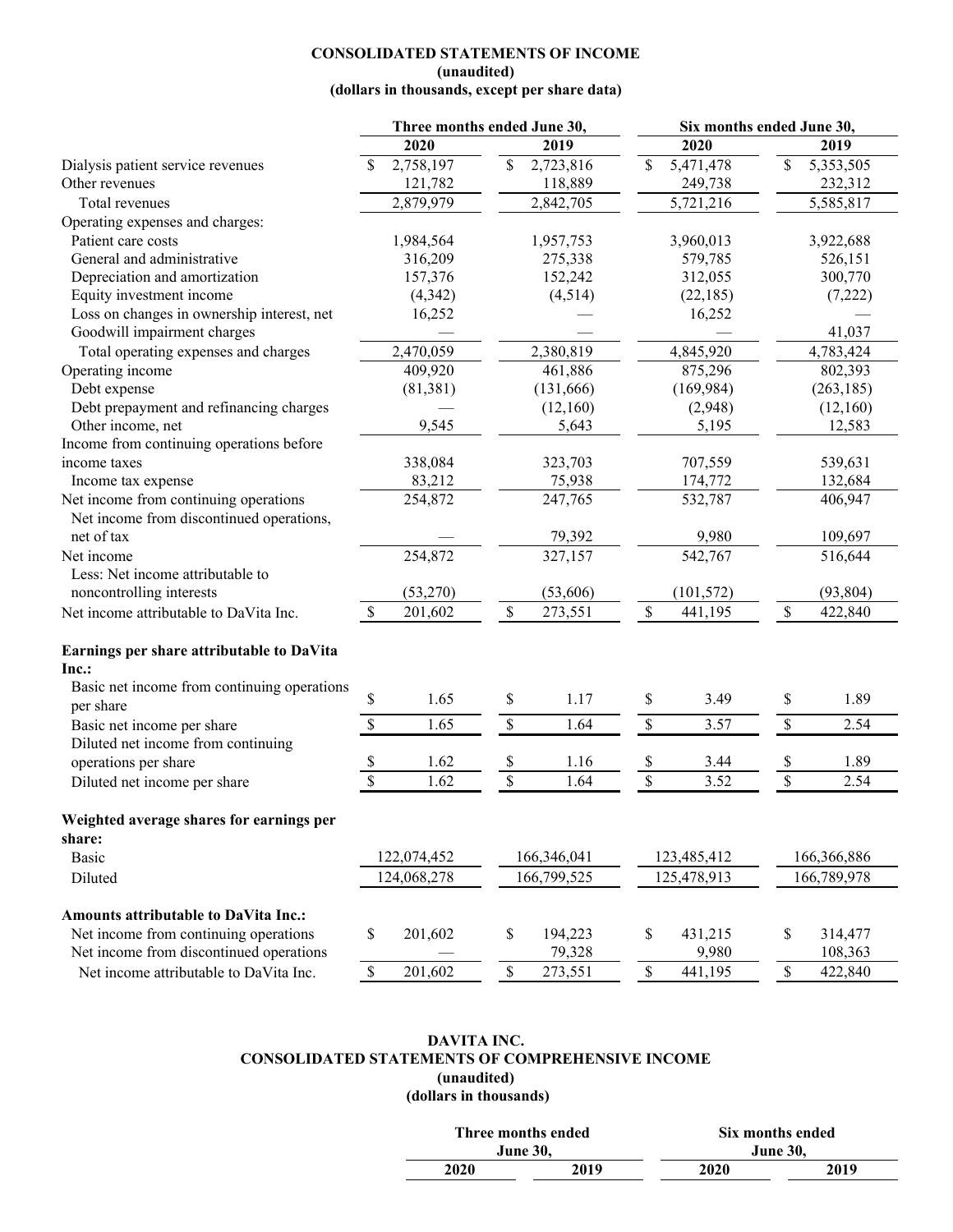| Net income                                                                                    | 254,872<br>S | 327,157<br>\$ | 542,767<br>S. | \$<br>516.644 |
|-----------------------------------------------------------------------------------------------|--------------|---------------|---------------|---------------|
| Other comprehensive income, net of tax:<br>Unrealized losses on interest rate cap agreements: |              |               |               |               |
| Unrealized losses                                                                             | (1,824)      | (31)          | (14, 842)     | (611)         |
| Reclassifications of net realized losses into net                                             |              |               |               |               |
| income                                                                                        | 1,623        | 1,606         | 3.246         | 3,212         |
| Unrealized gains (losses) on foreign currency                                                 |              |               |               |               |
| translation:                                                                                  |              |               |               |               |
| Foreign currency translation adjustments                                                      | 5,619        | 12,365        | (76, 013)     | (1,288)       |
| Other comprehensive income (loss)                                                             | 5,418        | 13,940        | (87, 609)     | 1,313         |
| Total comprehensive income                                                                    | 260,290      | 341,097       | 455,158       | 517,957       |
| Less: Comprehensive income attributable to                                                    |              |               |               |               |
| noncontrolling interests                                                                      | (53,270)     | (53,606)      | (101, 572)    | (93, 804)     |
| Comprehensive income attributable to DaVita Inc.                                              | 207,020      | 287,491       | 353,586       | 424,153       |

# **DAVITA INC. CONSOLIDATED STATEMENTS OF CASH FLOWS (unaudited) (dollars in thousands)**

| 2020<br>Cash flows from operating activities:<br>\$<br>Net income<br>542,767<br>Adjustments to reconcile net income to net cash provided by operating activities:<br>Depreciation and amortization<br>312,055<br>Debt refinancing charges<br>884<br>Impairment charges<br>42,125<br>Stock-based compensation expense<br>Deferred income taxes<br>132,101<br>(6, 494)<br>Equity investment (loss) income, net<br>Loss on sales of business interests, net<br>16,252<br>Other non-cash charges, net<br>(5,885)<br>Changes in operating assets and liabilities, net of effect of acquisitions and divestitures:<br>Accounts receivable<br>15,194<br>Inventories<br>(696)<br>Other receivables and other current assets<br>(131,988)<br>Other long-term assets<br>1,950 | 2019<br>\$<br>516,644<br>300,770<br>41,037<br>29,045 |
|---------------------------------------------------------------------------------------------------------------------------------------------------------------------------------------------------------------------------------------------------------------------------------------------------------------------------------------------------------------------------------------------------------------------------------------------------------------------------------------------------------------------------------------------------------------------------------------------------------------------------------------------------------------------------------------------------------------------------------------------------------------------|------------------------------------------------------|
|                                                                                                                                                                                                                                                                                                                                                                                                                                                                                                                                                                                                                                                                                                                                                                     |                                                      |
|                                                                                                                                                                                                                                                                                                                                                                                                                                                                                                                                                                                                                                                                                                                                                                     |                                                      |
|                                                                                                                                                                                                                                                                                                                                                                                                                                                                                                                                                                                                                                                                                                                                                                     |                                                      |
|                                                                                                                                                                                                                                                                                                                                                                                                                                                                                                                                                                                                                                                                                                                                                                     |                                                      |
|                                                                                                                                                                                                                                                                                                                                                                                                                                                                                                                                                                                                                                                                                                                                                                     |                                                      |
|                                                                                                                                                                                                                                                                                                                                                                                                                                                                                                                                                                                                                                                                                                                                                                     |                                                      |
|                                                                                                                                                                                                                                                                                                                                                                                                                                                                                                                                                                                                                                                                                                                                                                     |                                                      |
|                                                                                                                                                                                                                                                                                                                                                                                                                                                                                                                                                                                                                                                                                                                                                                     |                                                      |
|                                                                                                                                                                                                                                                                                                                                                                                                                                                                                                                                                                                                                                                                                                                                                                     | 60,706                                               |
|                                                                                                                                                                                                                                                                                                                                                                                                                                                                                                                                                                                                                                                                                                                                                                     | 2,631                                                |
|                                                                                                                                                                                                                                                                                                                                                                                                                                                                                                                                                                                                                                                                                                                                                                     | 23,022                                               |
|                                                                                                                                                                                                                                                                                                                                                                                                                                                                                                                                                                                                                                                                                                                                                                     | 25,857                                               |
|                                                                                                                                                                                                                                                                                                                                                                                                                                                                                                                                                                                                                                                                                                                                                                     |                                                      |
|                                                                                                                                                                                                                                                                                                                                                                                                                                                                                                                                                                                                                                                                                                                                                                     | (288, 437)                                           |
|                                                                                                                                                                                                                                                                                                                                                                                                                                                                                                                                                                                                                                                                                                                                                                     | 11,542                                               |
|                                                                                                                                                                                                                                                                                                                                                                                                                                                                                                                                                                                                                                                                                                                                                                     | (5,142)                                              |
|                                                                                                                                                                                                                                                                                                                                                                                                                                                                                                                                                                                                                                                                                                                                                                     | (410)                                                |
| Accounts payable<br>(15,858)                                                                                                                                                                                                                                                                                                                                                                                                                                                                                                                                                                                                                                                                                                                                        | (68, 887)                                            |
| Accrued compensation and benefits<br>(19,325)                                                                                                                                                                                                                                                                                                                                                                                                                                                                                                                                                                                                                                                                                                                       | (88, 473)                                            |
| Other current liabilities<br>146,490                                                                                                                                                                                                                                                                                                                                                                                                                                                                                                                                                                                                                                                                                                                                | 151,780                                              |
| (4,800)<br>Income taxes                                                                                                                                                                                                                                                                                                                                                                                                                                                                                                                                                                                                                                                                                                                                             | 57,551                                               |
| (13,269)<br>Other long-term liabilities                                                                                                                                                                                                                                                                                                                                                                                                                                                                                                                                                                                                                                                                                                                             | (18, 121)                                            |
| Net cash provided by operating activities<br>1,011,503                                                                                                                                                                                                                                                                                                                                                                                                                                                                                                                                                                                                                                                                                                              | 751,115                                              |
| Cash flows from investing activities:                                                                                                                                                                                                                                                                                                                                                                                                                                                                                                                                                                                                                                                                                                                               |                                                      |
| Additions of property and equipment<br>(291, 667)                                                                                                                                                                                                                                                                                                                                                                                                                                                                                                                                                                                                                                                                                                                   | (373,918)                                            |
| Acquisitions<br>(44, 267)                                                                                                                                                                                                                                                                                                                                                                                                                                                                                                                                                                                                                                                                                                                                           | (65,970)                                             |
| Proceeds from asset and business sales<br>70,615                                                                                                                                                                                                                                                                                                                                                                                                                                                                                                                                                                                                                                                                                                                    | 3,851,381                                            |
| (142, 483)<br>Purchase of debt investments held-to-maturity                                                                                                                                                                                                                                                                                                                                                                                                                                                                                                                                                                                                                                                                                                         | (3,322)                                              |
| (3,034)<br>Purchase of other debt and equity investments                                                                                                                                                                                                                                                                                                                                                                                                                                                                                                                                                                                                                                                                                                            | (4, 812)                                             |
| Proceeds from debt investments held-to-maturity<br>7,621                                                                                                                                                                                                                                                                                                                                                                                                                                                                                                                                                                                                                                                                                                            |                                                      |
| Proceeds from sale of other debt and equity investments<br>3,438                                                                                                                                                                                                                                                                                                                                                                                                                                                                                                                                                                                                                                                                                                    | 5,893                                                |
| Purchase of equity method investments<br>(8, 101)                                                                                                                                                                                                                                                                                                                                                                                                                                                                                                                                                                                                                                                                                                                   | (6,715)                                              |
| Distributions from equity method investments<br>739                                                                                                                                                                                                                                                                                                                                                                                                                                                                                                                                                                                                                                                                                                                 | 155                                                  |
| (407, 139)<br>Net cash (used in) provided by investing activities                                                                                                                                                                                                                                                                                                                                                                                                                                                                                                                                                                                                                                                                                                   | 3,402,692                                            |
| Cash flows from financing activities:                                                                                                                                                                                                                                                                                                                                                                                                                                                                                                                                                                                                                                                                                                                               |                                                      |
| <b>Borrowings</b><br>2,324,300                                                                                                                                                                                                                                                                                                                                                                                                                                                                                                                                                                                                                                                                                                                                      | 32,367,300                                           |
| Payments on long-term debt<br>(635, 695)                                                                                                                                                                                                                                                                                                                                                                                                                                                                                                                                                                                                                                                                                                                            |                                                      |
| Deferred financing and debt redemption costs<br>(20, 375)                                                                                                                                                                                                                                                                                                                                                                                                                                                                                                                                                                                                                                                                                                           | (33,527,788)                                         |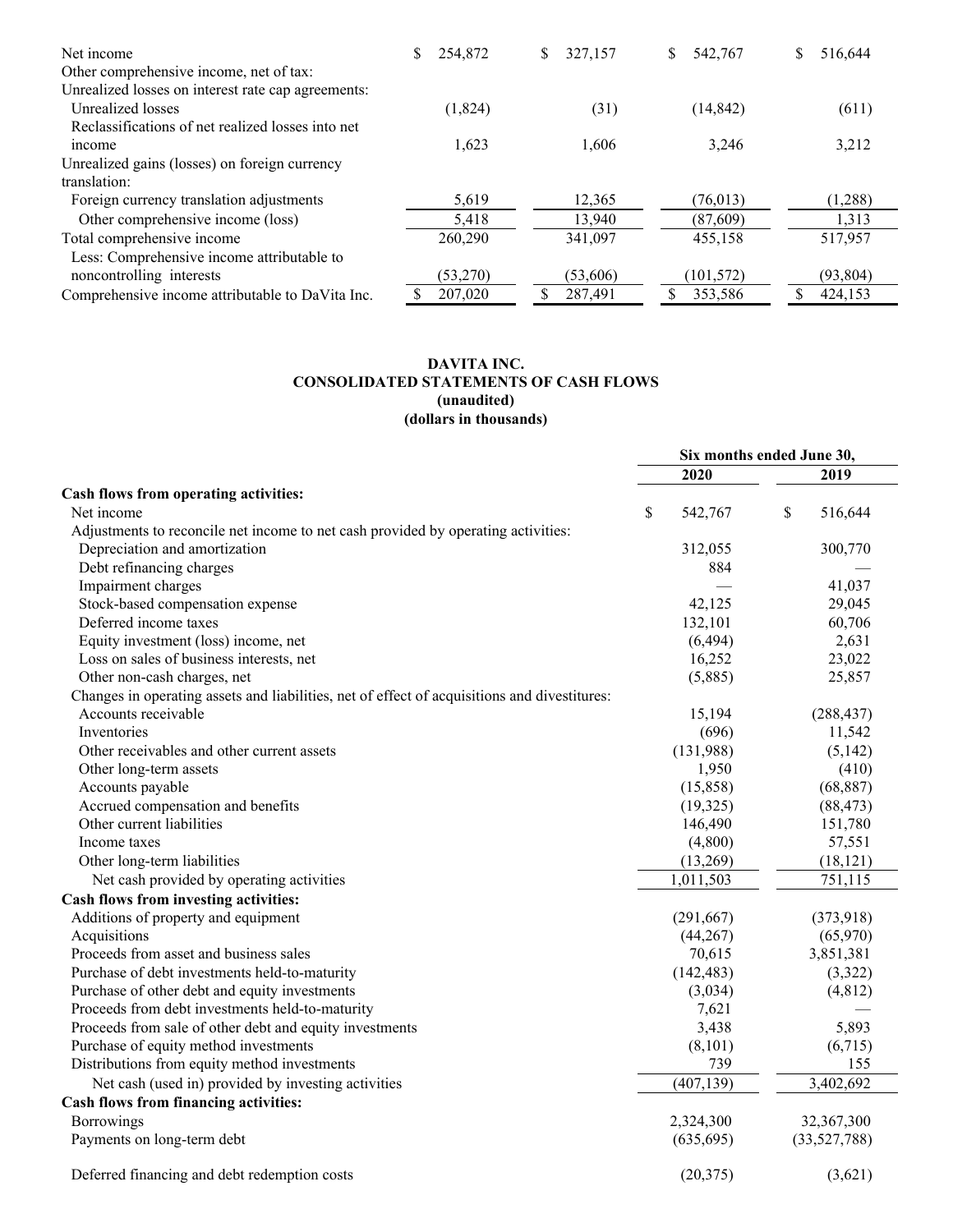| Purchase of treasury stock                                                                   | (321,798)  | (73,078)    |
|----------------------------------------------------------------------------------------------|------------|-------------|
| Distributions to noncontrolling interests                                                    | (118, 553) | (95, 714)   |
| Stock award exercises and other share issuances, net                                         | (2,106)    | 2.107       |
| Contributions from noncontrolling interests                                                  | 20,582     | 31,281      |
| Purchases of noncontrolling interests                                                        | (6,782)    | (11,040)    |
| Net cash provided by (used in) financing activities                                          | 1,239,573  | (1,310,553) |
| Effect of exchange rate changes on cash, cash equivalents and restricted cash                | (16,936)   | (77)        |
| Net increase in cash, cash equivalents and restricted cash                                   | 1,827,001  | 2,843,177   |
| Less: Net decrease in cash, cash equivalents and restricted cash from discontinued           |            |             |
| operations                                                                                   |            | (423, 813)  |
| Net increase in cash, cash equivalents and restricted cash from continuing operations        | 1,827,001  | 3,266,990   |
| Cash, cash equivalents and restricted cash of continuing operations at beginning of the year | 1,208,718  | 415,420     |
| Cash, cash equivalents and restricted cash of continuing operations at end of the year       | 3,035,719  | 3,682,410   |

# **DAVITA INC. CONSOLIDATED BALANCE SHEETS (unaudited) (dollars in thousands, except share data)**

|                                                                                                                                                                 |              | <b>June 30,</b> | December 31,     |
|-----------------------------------------------------------------------------------------------------------------------------------------------------------------|--------------|-----------------|------------------|
| <b>ASSETS</b>                                                                                                                                                   |              | 2020            | 2019             |
| Cash and cash equivalents                                                                                                                                       | \$           | 2,928,910       | \$<br>1,102,372  |
| Restricted cash and equivalents                                                                                                                                 |              | 106,809         | 106,346          |
| Short-term investments                                                                                                                                          |              | 154,115         | 11,572           |
| Accounts receivable                                                                                                                                             |              | 1,772,259       | 1,795,598        |
| Inventories                                                                                                                                                     |              | 97,902          | 97,949           |
| Other receivables                                                                                                                                               |              | 614,606         | 489,695          |
| Prepaid and other current assets                                                                                                                                |              | 63,266          | 66,866           |
| Income tax receivable                                                                                                                                           |              | 41,963          | 19,772           |
|                                                                                                                                                                 |              | 5,779,830       |                  |
| Total current assets                                                                                                                                            |              |                 | 3,690,170        |
| Property and equipment, net of accumulated depreciation of \$4,229,363 and \$3,969,566,                                                                         |              |                 |                  |
| respectively                                                                                                                                                    |              | 3,417,918       | 3,473,384        |
| Operating lease right-of-use assets                                                                                                                             |              | 2,826,620       | 2,830,047        |
| Intangible assets, net of accumulated amortization of \$88,133 and \$81,922, respectively                                                                       |              | 113,379         | 135,684          |
| Equity method and other investments                                                                                                                             |              | 255,489         | 241,983          |
| Long-term investments                                                                                                                                           |              | 28,340          | 36,519           |
| Other long-term assets                                                                                                                                          |              | 92,909          | 115,972          |
| Goodwill                                                                                                                                                        |              | 6,790,606       | 6,787,635        |
|                                                                                                                                                                 | $\mathbb{S}$ | 19,305,091      | \$<br>17,311,394 |
| <b>LIABILITIES AND EQUITY</b>                                                                                                                                   |              |                 |                  |
| Accounts payable                                                                                                                                                | \$           | 357,283         | \$<br>403,840    |
| Other liabilities                                                                                                                                               |              | 902,019         | 756,174          |
| Accrued compensation and benefits                                                                                                                               |              | 686,700         | 695,052          |
| Current portion of operating lease liabilities                                                                                                                  |              | 360,405         | 343,912          |
| Current portion of long-term debt                                                                                                                               |              | 1,906,560       | 130,708          |
| Income tax payable                                                                                                                                              |              | 61,596          | 42,412           |
| Total current liabilities                                                                                                                                       |              | 4,274,563       | 2,372,098        |
| Long-term operating lease liabilities                                                                                                                           |              | 2,709,569       | 2,723,800        |
| Long-term debt                                                                                                                                                  |              | 7,894,674       | 7,977,526        |
| Other long-term liabilities                                                                                                                                     |              | 144,121         | 160,809          |
| Deferred income taxes                                                                                                                                           |              | 706,410         | 577,543          |
| <b>Total liabilities</b>                                                                                                                                        |              | 15,729,337      | 13,811,776       |
| Commitments and contingencies                                                                                                                                   |              |                 |                  |
| Noncontrolling interests subject to put provisions                                                                                                              |              | 1,241,937       | 1,180,376        |
| Equity:                                                                                                                                                         |              |                 |                  |
| Preferred stock (\$0.001 par value, 5,000,000 shares authorized; none issued)                                                                                   |              |                 |                  |
|                                                                                                                                                                 |              |                 |                  |
|                                                                                                                                                                 |              |                 |                  |
| Common stock (\$0.001 par value, 450,000,000 shares authorized; 126,036,632 and<br>121,984,334 shares issued and outstanding at June 30, 2020, respectively and |              |                 |                  |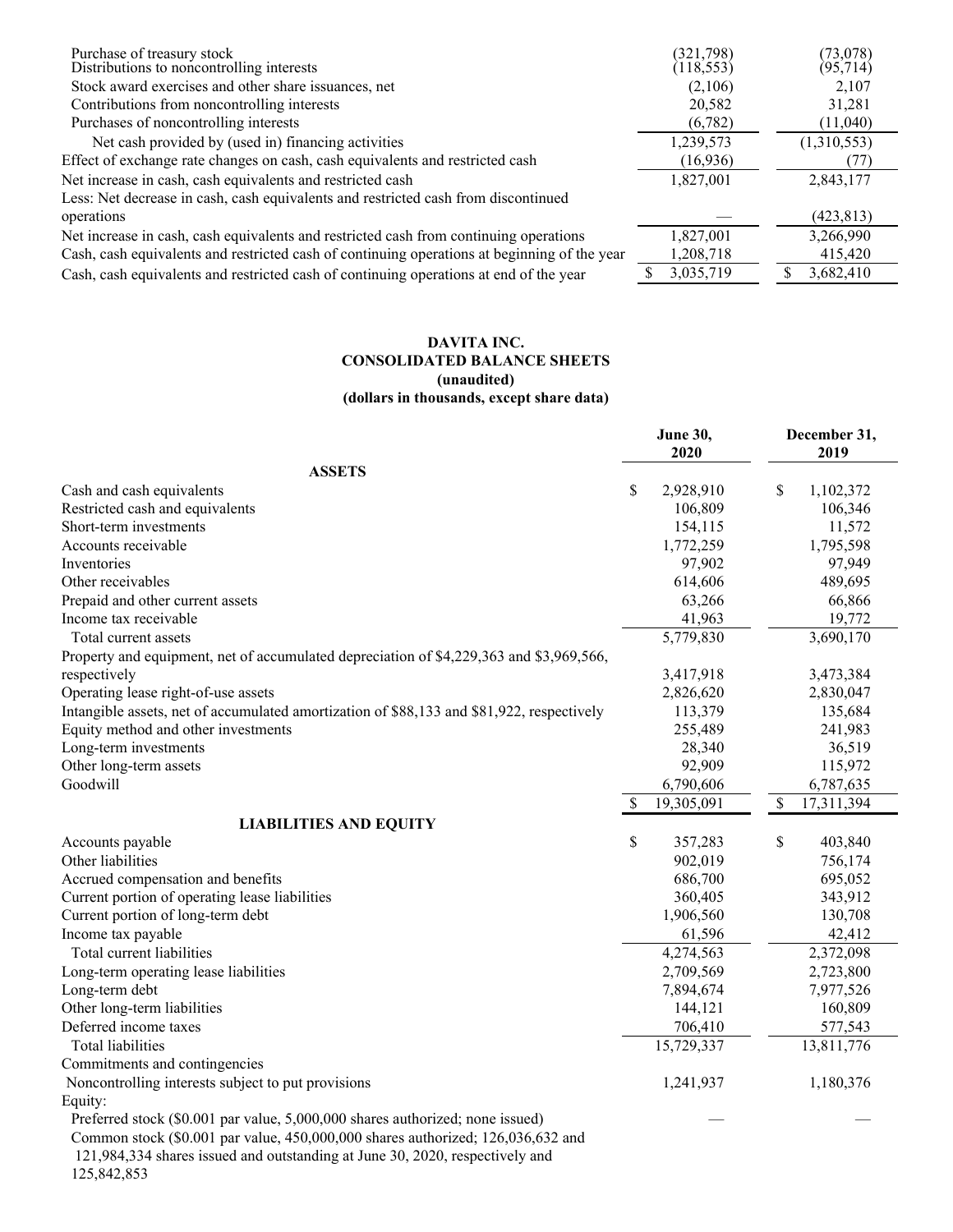| shares issued and outstanding at December 31, 2019) |
|-----------------------------------------------------|
|-----------------------------------------------------|

| $\frac{1}{2}$ and $\frac{1}{2}$ and $\frac{1}{2}$ and $\frac{1}{2}$ are $\frac{1}{2}$ and $\frac{1}{2}$ are $\frac{1}{2}$ and $\frac{1}{2}$ are $\frac{1}{2}$ and $\frac{1}{2}$ are $\frac{1}{2}$ and $\frac{1}{2}$ are $\frac{1}{2}$ are $\frac{1}{2}$ and $\frac{1}{2}$ are $\frac{1}{2}$ a | 126        | 126        |
|-----------------------------------------------------------------------------------------------------------------------------------------------------------------------------------------------------------------------------------------------------------------------------------------------|------------|------------|
| Additional paid-in capital                                                                                                                                                                                                                                                                    | 719.102    | 749,043    |
| Retained earnings                                                                                                                                                                                                                                                                             | 1,872,933  | 1,431,738  |
| Treasury stock (4,052,298 and zero shares, respectively)                                                                                                                                                                                                                                      | (303, 139) |            |
| Accumulated other comprehensive loss                                                                                                                                                                                                                                                          | (135, 107) | (47, 498)  |
| Total DaVita Inc. shareholders' equity                                                                                                                                                                                                                                                        | 2,153,915  | 2,133,409  |
| Noncontrolling interests not subject to put provisions                                                                                                                                                                                                                                        | 179,902    | 185,833    |
| Total equity                                                                                                                                                                                                                                                                                  | 2,333,817  | 2,319,242  |
|                                                                                                                                                                                                                                                                                               | 19,305,091 | 17,311,394 |

# **DAVITA INC. SUPPLEMENTAL FINANCIAL DATA (unaudited) (dollars in millions, except for per share and per treatment data)**

|                                                       |                         |               | <b>Three months ended</b> |               |                         |               |                                   |       |               |
|-------------------------------------------------------|-------------------------|---------------|---------------------------|---------------|-------------------------|---------------|-----------------------------------|-------|---------------|
|                                                       | <b>June 30,</b><br>2020 |               | March 31,<br>2020         |               | <b>June 30,</b><br>2019 |               | Six months ended<br>June 30, 2020 |       |               |
| 1. Consolidated business metrics:                     |                         |               |                           |               |                         |               |                                   |       |               |
| Operating income margin                               | 14.2                    | $\frac{0}{0}$ | 16.4                      | $\frac{0}{0}$ | 16.2                    | $\frac{0}{0}$ |                                   | 15.3  | $\frac{0}{0}$ |
| Adjusted operating income margin excluding            |                         |               |                           |               |                         |               |                                   |       |               |
| certain items <sup><math>(1)(3)</math></sup>          | 16.0                    | $\frac{0}{0}$ | 16.4                      | $\frac{0}{0}$ | 16.2                    | $\frac{0}{0}$ |                                   | 16.2  | $\frac{0}{0}$ |
| General and administrative expenses as a percent      |                         |               |                           |               |                         |               |                                   |       |               |
| of consolidated                                       |                         |               |                           |               |                         |               |                                   |       |               |
| revenues $^{(2)}$                                     | 11.0                    | $\frac{0}{0}$ | 9.3                       | $\frac{0}{0}$ | 9.7                     | $\frac{0}{0}$ |                                   | 10.1  | $\frac{0}{0}$ |
| Effective income tax rate on income from              |                         |               |                           |               |                         |               |                                   |       |               |
| continuing operations                                 | 24.6                    | $\frac{0}{0}$ | 24.8                      | $\frac{0}{0}$ | 23.5                    | $\frac{0}{0}$ |                                   | 24.7  | $\frac{0}{0}$ |
| Effective income tax rate on income from              |                         |               |                           |               |                         |               |                                   |       |               |
| continuing operations                                 |                         |               |                           |               |                         |               |                                   |       |               |
| attributable to DaVita Inc. <sup>(1)</sup>            | 29.2                    | $\frac{0}{0}$ | 28.5                      | $\frac{0}{0}$ | 28.0                    | $\frac{0}{0}$ |                                   | 28.8  | $\frac{0}{0}$ |
| Effective income tax rate on adjusted income from     |                         |               |                           |               |                         |               |                                   |       |               |
| continuing                                            |                         |               |                           |               |                         |               |                                   |       |               |
| operations attributable to DaVita Inc. <sup>(1)</sup> | 28.0                    | $\frac{0}{0}$ | 28.5                      | $\frac{0}{0}$ | 27.9                    | $\frac{0}{0}$ |                                   | 28.2  | $\frac{0}{0}$ |
| 2. Summary of financial results:                      |                         |               |                           |               |                         |               |                                   |       |               |
| Revenues:                                             |                         |               |                           |               |                         |               |                                   |       |               |
| U.S. net dialysis patient services and other          | 2,675<br>$\mathbb{S}$   |               | \$<br>2,617               |               | $\mathbb{S}$<br>2,637   |               | \$                                | 5,292 |               |
| Other-Ancillary services                              |                         |               |                           |               |                         |               |                                   |       |               |
| U.S. other                                            | 116                     |               | 124                       |               | 114                     |               |                                   | 240   |               |
| International net dialysis patient service            |                         |               |                           |               |                         |               |                                   |       |               |
| and other                                             | 129                     |               | 137                       |               | 125                     |               |                                   | 265   |               |
|                                                       | 245                     |               | 261                       |               | 239                     |               |                                   | 506   |               |
| Eliminations                                          | (40)                    |               | (36)                      |               | (34)                    |               |                                   | (76)  |               |
| Total consolidated revenues                           | 2,880                   |               | $\mathbb S$<br>2,841      |               | $\mathbb{S}$<br>2,843   |               | \$                                | 5,721 |               |
| Operating income (loss):                              |                         |               |                           |               |                         |               |                                   |       |               |
| U.S. dialysis                                         | \$<br>523               |               | \$<br>492                 |               | \$<br>499               |               | \$                                | 1,014 |               |
| Other-Ancillary services                              |                         |               |                           |               |                         |               |                                   |       |               |
| U.S.                                                  | (41)                    |               | (19)                      |               | (16)                    |               |                                   | (60)  |               |
| International <sup>(4)</sup>                          | 1                       |               | 17                        |               | 1                       |               |                                   | 18    |               |
|                                                       | (40)                    |               | $\overline{(3)}$          |               | (15)                    |               |                                   | (42)  |               |
| Corporate administrative support expenses             | (73)                    |               | (24)                      |               | (22)                    |               |                                   | (97)  |               |
| Total consolidated operating income                   | $\mathbb{S}$<br>410     |               | \$<br>465                 |               | $\mathbb{S}$<br>462     |               | \$                                | 875   |               |

# **DAVITA INC. SUPPLEMENTAL FINANCIAL DATA - continued (unaudited)**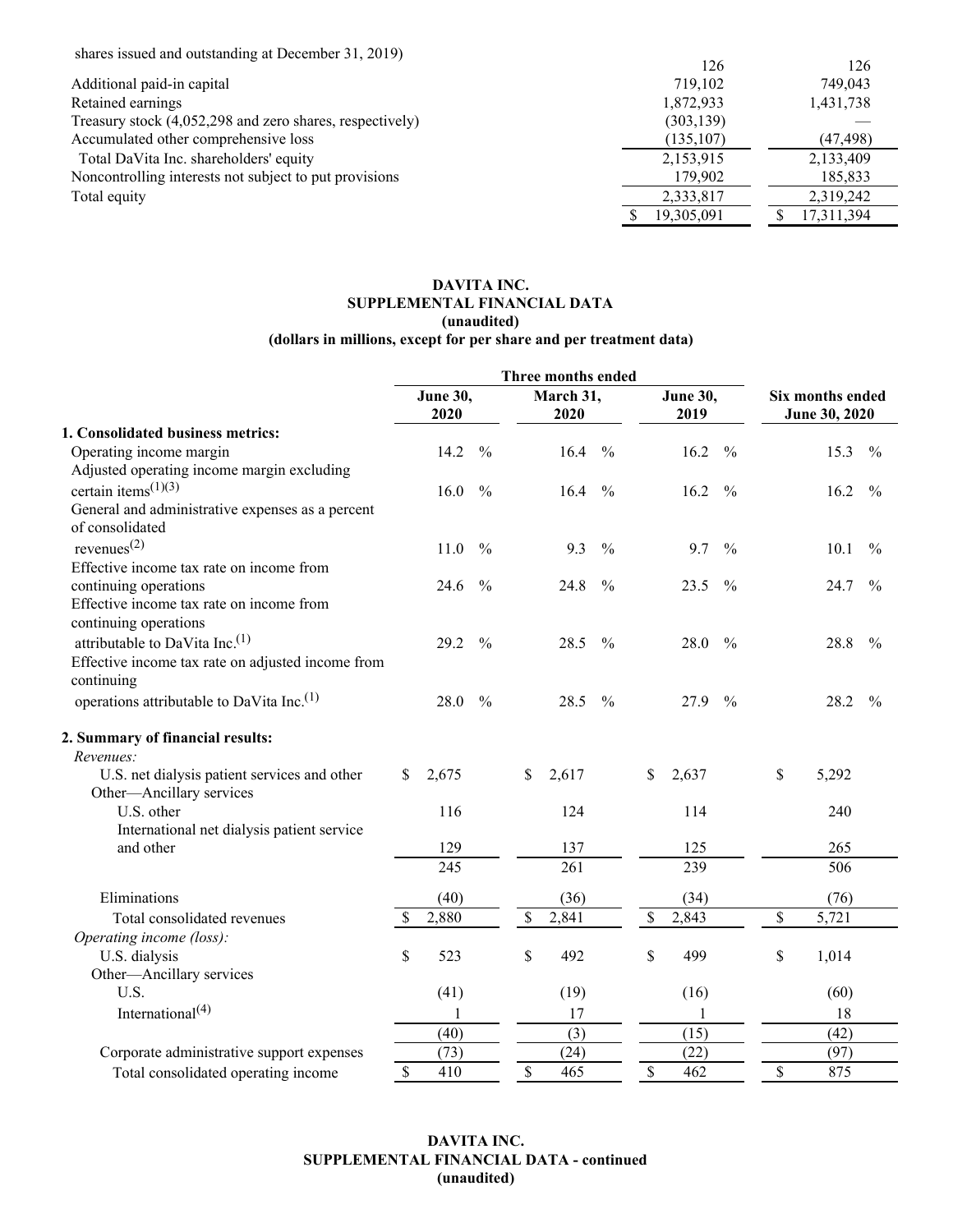# **(dollars in millions, except for per share and per treatment data)**

|                                                        |               |                         |               |              | Three months ended |               |             |                  |               |                                   |               |
|--------------------------------------------------------|---------------|-------------------------|---------------|--------------|--------------------|---------------|-------------|------------------|---------------|-----------------------------------|---------------|
|                                                        |               | <b>June 30,</b><br>2020 |               |              | March 31,<br>2020  |               |             | June 30,<br>2019 |               | Six months ended<br>June 30, 2020 |               |
| 3. Summary of reportable segment financial<br>results: |               |                         |               |              |                    |               |             |                  |               |                                   |               |
| <b>U.S. dialysis</b>                                   |               |                         |               |              |                    |               |             |                  |               |                                   |               |
| Revenue:                                               |               |                         |               |              |                    |               |             |                  |               |                                   |               |
| Dialysis patient service revenues                      | <sup>\$</sup> | 2,667                   |               | \$           | 2,611              |               | \$          | 2,632            |               | \$<br>5,278                       |               |
| Other revenues                                         |               | 8                       |               |              | 5                  |               |             | 6                |               | 13                                |               |
| Total operating revenues                               |               | 2,675                   |               |              | 2,617              |               |             | 2,637            |               | 5,292                             |               |
| Operating expenses:                                    |               |                         |               |              |                    |               |             |                  |               |                                   |               |
| Patient care costs                                     |               | 1,802                   |               |              | 1,783              |               |             | 1,785            |               | 3,585                             |               |
| General and administrative                             |               | 210                     |               |              | 204                |               |             | 216              |               | 414                               |               |
| Depreciation and amortization                          |               | 148                     |               |              | 146                |               |             | 145              |               | 295                               |               |
| Equity investment income                               |               | (8)                     |               |              | (9)                |               |             | (7)              |               | (17)                              |               |
| Total operating expenses                               |               | 2,152                   |               |              | 2,125              |               |             | 2,139            |               | 4,277                             |               |
| Segment operating income                               | $\mathbb{S}$  | 523                     |               | $\mathbb{S}$ | 492                |               | $\mathbb S$ | 499              |               | \$<br>1,014                       |               |
| 4. U.S. dialysis business metrics:                     |               |                         |               |              |                    |               |             |                  |               |                                   |               |
| Volume:                                                |               |                         |               |              |                    |               |             |                  |               |                                   |               |
| <b>Treatments</b>                                      |               | 7,570,908               |               |              | 7,513,321          |               |             | 7,520,587        |               | 15,084,229                        |               |
| Number of treatment days                               |               | 78.0                    |               |              | 77.6               |               |             | 78.0             |               | 155.6                             |               |
| Average treatments per day                             |               | 97,063                  |               |              | 96,821             |               |             | 96,418           |               | 96,942                            |               |
| Per day year over year increase                        |               | 0.7                     | $\frac{0}{0}$ |              | 1.6                | $\frac{0}{0}$ |             | 2.6              | $\frac{0}{0}$ | 1.1                               | $\frac{0}{0}$ |
| Normalized non-acquired treatment growth               |               |                         |               |              |                    |               |             |                  |               |                                   |               |
| year over year <sup><math>(5)</math></sup>             |               | 1.6                     | $\frac{0}{0}$ |              | 2.3                | $\frac{0}{0}$ |             | 2.1              | $\frac{0}{0}$ |                                   |               |
| Operating net revenues:                                |               |                         |               |              |                    |               |             |                  |               |                                   |               |
| Average patient service revenue per                    |               |                         |               |              |                    |               |             |                  |               |                                   |               |
| treatment                                              | <sup>\$</sup> | 352.26                  |               | \$           | 347.54             |               | \$.         | 349.97           |               | \$<br>349.91                      |               |
| Expenses:                                              |               |                         |               |              |                    |               |             |                  |               |                                   |               |
| Patient care costs per treatment                       | \$            | 238.02                  |               | \$           | 237.35             |               | \$          | 237.34           |               | \$<br>237.69                      |               |
| General and administrative expenses per                |               |                         |               |              |                    |               |             |                  |               |                                   |               |
| treatment                                              | $\mathbb{S}$  | 27.78                   |               | \$           | 27.14              |               | \$          | 28.68            |               | \$<br>27.46                       |               |
| Accounts receivable:                                   |               |                         |               |              |                    |               |             |                  |               |                                   |               |
| Net receivables                                        | \$            | 1,649                   |               | \$           | 1,668              |               | \$          | 1,816            |               |                                   |               |
| <b>DSO</b>                                             |               | 57                      |               |              | 59                 |               |             | 63               |               |                                   |               |

# **DAVITA INC. SUPPLEMENTAL FINANCIAL DATA - continued (unaudited)**

# **(dollars in millions, except for per share and per treatment data)**

|                                                                                                                                                                                                                                                                                                                                  |    |                 |    | Three months ended |    |                 |    |                      |
|----------------------------------------------------------------------------------------------------------------------------------------------------------------------------------------------------------------------------------------------------------------------------------------------------------------------------------|----|-----------------|----|--------------------|----|-----------------|----|----------------------|
|                                                                                                                                                                                                                                                                                                                                  |    | <b>June 30,</b> |    | March 31,          |    | <b>June 30,</b> |    | Six months ended     |
|                                                                                                                                                                                                                                                                                                                                  |    | 2020            |    | 2020               |    | 2019            |    | <b>June 30, 2020</b> |
| 5. Cash flow:                                                                                                                                                                                                                                                                                                                    |    |                 |    |                    |    |                 |    |                      |
| Operating cash flow                                                                                                                                                                                                                                                                                                              | S  | 651             | \$ | 360                |    | 610             | \$ | 1,012                |
| Operating cash flow from continuing operations                                                                                                                                                                                                                                                                                   | \$ | 651             | \$ | 360                | \$ | 574             | S  | 1,012                |
| Operating cash flow from continuing operations,                                                                                                                                                                                                                                                                                  |    |                 |    |                    |    |                 |    |                      |
| last twelve                                                                                                                                                                                                                                                                                                                      |    |                 |    |                    |    |                 |    |                      |
| months                                                                                                                                                                                                                                                                                                                           |    | 2,337           | \$ | 2,260              | S. | 1,316           |    |                      |
|                                                                                                                                                                                                                                                                                                                                  | \$ | 507             | \$ | 184                | \$ | 393             | S  | 691                  |
| Free cash flow from continuing operations <sup>(1)</sup>                                                                                                                                                                                                                                                                         |    |                 |    |                    |    |                 |    |                      |
| Free cash flow from continuing operations, last                                                                                                                                                                                                                                                                                  |    |                 |    |                    |    |                 |    |                      |
| twelve                                                                                                                                                                                                                                                                                                                           |    |                 |    |                    |    |                 |    |                      |
| months <sup>(1)</sup>                                                                                                                                                                                                                                                                                                            |    | 1,543           | S  | 1.429              |    | 400             |    |                      |
| $\alpha$ and $\alpha$ and $\alpha$ and $\alpha$ are $\alpha$ and $\alpha$ and $\alpha$ and $\alpha$ and $\alpha$ and $\alpha$ and $\alpha$ and $\alpha$ and $\alpha$ and $\alpha$ and $\alpha$ and $\alpha$ and $\alpha$ and $\alpha$ and $\alpha$ and $\alpha$ and $\alpha$ and $\alpha$ and $\alpha$ and $\alpha$ and $\alpha$ |    |                 |    |                    |    |                 |    |                      |

Capital expenditures from continuing operations: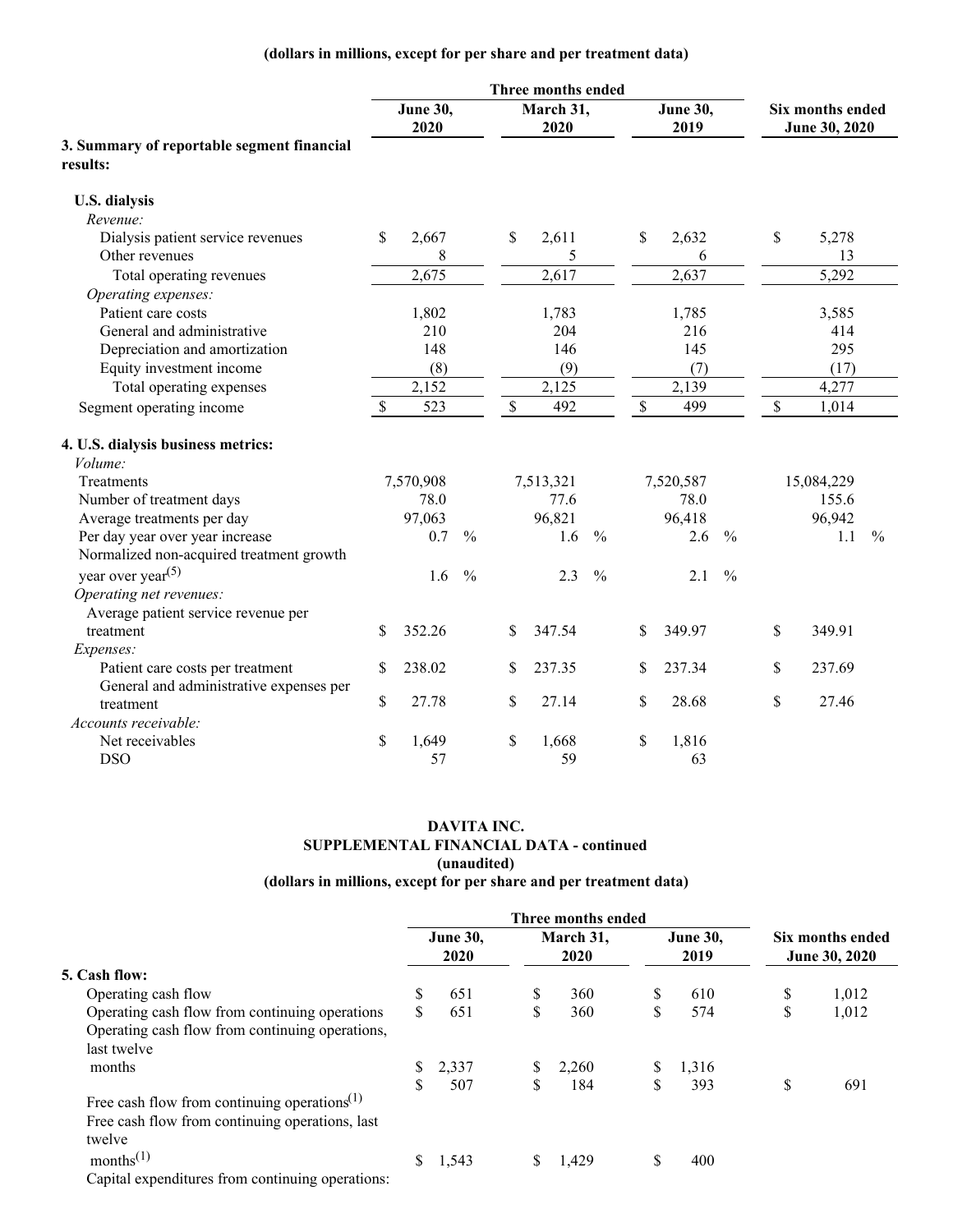| Routine maintenance/IT/other                              | \$ | 74    |               | \$<br>82    |               | \$<br>61    |               | \$<br>156 |
|-----------------------------------------------------------|----|-------|---------------|-------------|---------------|-------------|---------------|-----------|
| Development and relocations                               | \$ | 63    |               | \$<br>73    |               | \$<br>95    |               | \$<br>136 |
| Acquisition expenditures                                  | \$ | 10    |               | \$<br>34    |               | \$<br>54    |               | \$<br>44  |
| Proceeds from sale of self-developed properties           | \$ | 42    |               | \$<br>27    |               | \$<br>14    |               | \$<br>69  |
| 6. Debt and capital structure:                            |    |       |               |             |               |             |               |           |
| Total debt $(6)$                                          | S  | 9,886 |               | \$<br>8,657 |               | \$<br>9,004 |               |           |
| Net debt, net of cash and cash equivalents <sup>(6)</sup> | S. | 6,957 |               | \$<br>7,275 |               | \$<br>5,428 |               |           |
| Leverage ratio (see calculation on page 15)               |    | 3.66x |               | 3.17x       |               | 2.47x       |               |           |
| Weighted average effective interest rate:                 |    |       |               |             |               |             |               |           |
| During the quarter                                        |    | 3.64  | $\frac{0}{0}$ | 4.35        | $\frac{0}{0}$ | 5.17        | $\frac{0}{0}$ |           |
| At end of the quarter                                     |    | 3.65  | $\frac{0}{0}$ | 3.75        | $\%$          | 5.30        | $\frac{0}{0}$ |           |
| On the senior secured credit facilities at end of         |    |       |               |             |               |             |               |           |
| the quarter                                               |    | 2.10  | $\frac{0}{0}$ | 2.78        | $\frac{0}{0}$ | 5.31        | $\frac{0}{0}$ |           |
| Debt with fixed and capped rates as a percentage          |    |       |               |             |               |             |               |           |
| of total debt:                                            |    |       |               |             |               |             |               |           |
| Debt with rates fixed by its terms                        |    | 54    | $\frac{0}{0}$ | 42          | $\frac{0}{0}$ | 54          | $\frac{0}{0}$ |           |
| Debt with rates fixed by its terms or capped by           |    |       |               |             |               |             |               |           |
| cap                                                       |    |       |               |             |               |             |               |           |
| agreements                                                |    | 90    | $\frac{0}{0}$ | 82          | $\frac{0}{0}$ | 93          | $\frac{0}{0}$ |           |
| Amount spent on share repurchases                         | \$ |       |               | \$<br>303   |               | \$<br>112   |               | \$<br>303 |
| Number of shares repurchased                              |    |       |               | 4,052,298   |               | 2,059,976   |               | 4,052,298 |

Certain columns, rows or percentages may not sum or recalculate due to the use of rounded numbers.

- (1) These are non-GAAP financial measures. For a reconciliation of these non-GAAP financial measures to their most comparable measure calculated and presented in accordance with GAAP, and for a definition of adjusted amounts, see attached reconciliation schedules.
- (2) General and administrative expenses includes certain corporate support, long-term incentive compensation, accruals for legal matters and advocacy costs.
- (3) Adjusted operating income margin is adjusted operating income divided by consolidated revenues.
- (4) The reported operating income (loss) for the three months ended June 30, 2020, March 31, 2020 and June 30, 2019, include approximately \$(3.7), \$9.7 and \$(0.5), respectively, of foreign currency gain (loss).
- (5) Normalized non-acquired treatment growth reflects year over year growth in treatment volume, adjusted to exclude acquisitions and other similar transactions, further adjusted to normalize for the number and mix of treatment days in a given quarter versus the prior year quarter.
- (6) The reported balance sheet amounts at June 30, 2020, March 31, 2020 and June 30, 2019, exclude approximately \$85.1, \$68.8 and \$34.5, respectively, of debt discount and other deferred financing costs related to our senior secured credit facilities and senior notes in effect or outstanding, respectively at that time.

## **DAVITA INC. SUPPLEMENTAL FINANCIAL DATA-continued (unaudited) (dollars in thousands)**

## **Note 1: Calculation of the Leverage Ratio**

Under our new senior secured credit facilities (the New Credit Agreement) dated August 12, 2019 and our prior senior secured credit facilities (the Prior Credit Agreement), the leverage ratio is defined as all funded debt plus the face amount of all letters of credit issued, minus cash and cash equivalents, not to exceed certain limits under the New Credit Agreement, including short-term investments, divided by "Consolidated EBITDA". The leverage ratio determines the interest rate margin payable by the Company for its new Term Loan A and new revolving line of credit under the New Credit Agreement by establishing the margin over the base interest rate (LIBOR) that is applicable. The following leverage ratios were calculated using "Consolidated EBITDA" and "Consolidated net debt" as defined in the credit agreement that was in effect at the end of each period. The calculation below is based on the last twelve months of "Consolidated EBITDA", as of the end of the reported period and pro forma for acquisitions or divestitures that occurred during the period. The Company's management believes the presentation of "Consolidated EBITDA" is useful to users to enhance their understanding of the Company's leverage ratio under its credit agreement in effect at that time. The leverage ratio calculated by the Company is a non-GAAP measure and should not be considered a substitute for debt to net income attributable to DaVita Inc., net income attributable to DaVita Inc. or total debt as determined in accordance with United States generally accepted accounting principles (GAAP). The Company's calculation of its leverage ratio might not be calculated in the same manner as, and thus might not be comparable to, similarly titled measures by other companies.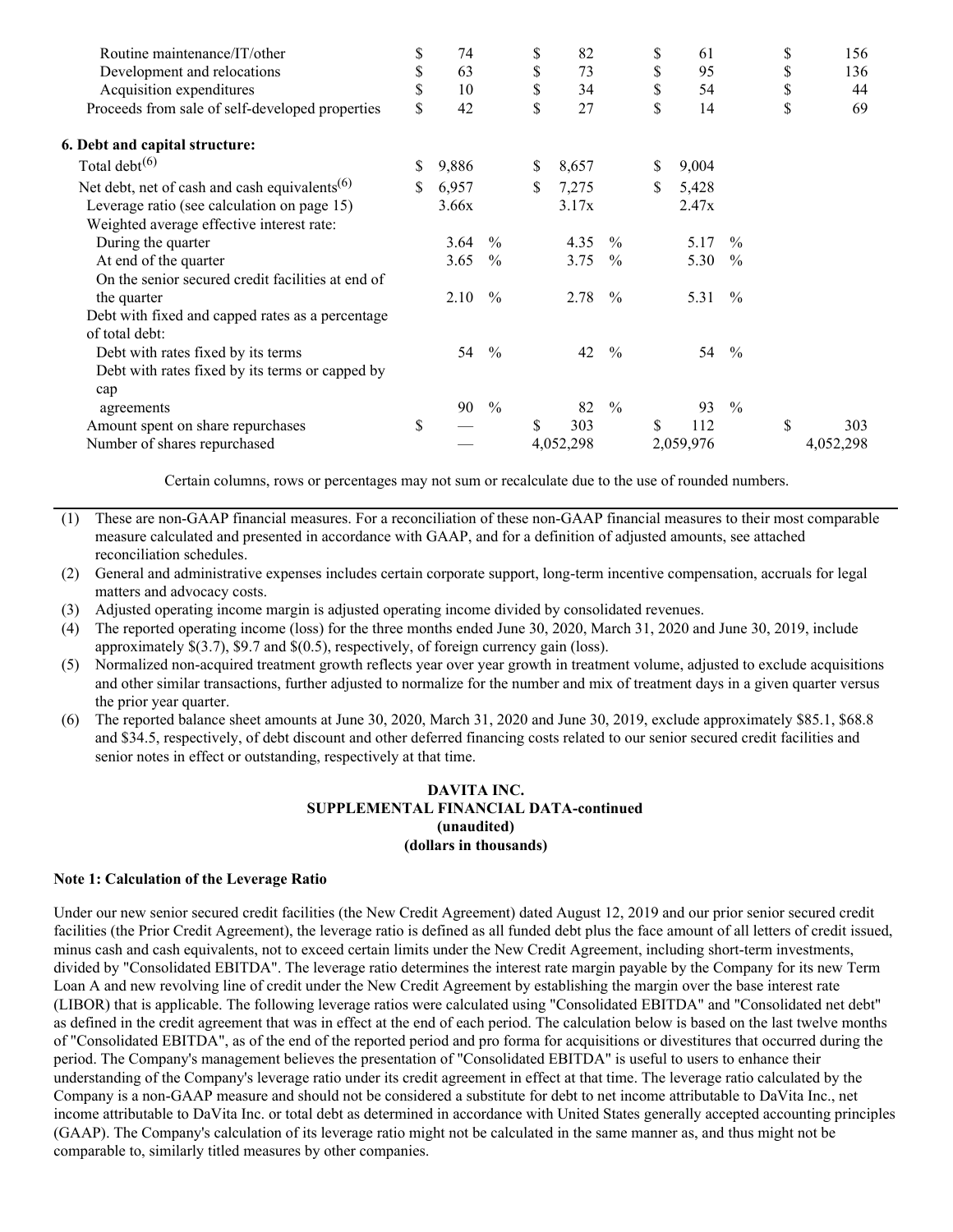|                                                                                 |     |                         |    | Rolling twelve months ended |              |                         |
|---------------------------------------------------------------------------------|-----|-------------------------|----|-----------------------------|--------------|-------------------------|
|                                                                                 |     | <b>June 30,</b><br>2020 |    | March 31,<br>2020           |              | <b>June 30,</b><br>2019 |
| Net income attributable to DaVita Inc. from continuing operations $(1)$         | \$  | 823,570                 | \$ | 816,191                     | \$           | 548,180                 |
| Income taxes                                                                    |     | 321,716                 |    | 314,442                     |              | 236,479                 |
| Interest expense                                                                |     | 307,509                 |    | 354,995                     |              | 476,507                 |
| Depreciation and amortization                                                   |     | 626,436                 |    | 621,302                     |              | 601,927                 |
| Impairment charges                                                              |     | 83,855                  |    | 83,855                      |              | 47,130                  |
| Noncontrolling interests and equity investment income, net                      |     | 221,002                 |    | 222,118                     |              | 194,434                 |
| Stock-settled stock-based compensation                                          |     | 80,228                  |    | 72,918                      |              | 77,766                  |
| Debt prepayment, refinancing and redemption charges                             |     | 24,190                  |    | 36,350                      |              | 12,160                  |
| Loss (gain) on changes in ownership interest, net                               |     | 16,252                  |    |                             |              | (26, 646)               |
| Other                                                                           |     | 10,264                  |    | (10,216)                    |              | 56,176                  |
| "Consolidated EBITDA"                                                           | -S  | 2,515,022               | \$ | 2,511,955                   | S.           | 2,224,113               |
|                                                                                 |     | <b>June 30,</b><br>2020 |    | March 31,<br>2020           |              | <b>June 30,</b><br>2019 |
| Total debt, excluding debt discount and other deferred financing                |     |                         |    |                             |              |                         |
| costs <sup>(2)</sup>                                                            | \$  | 9,886,314               | \$ | 8,657,211                   | \$           | 9,003,631               |
| Letters of credit issued                                                        |     | 57,452                  |    | 57,705                      |              | 72,763                  |
|                                                                                 |     | 9,943,766               |    | 8,714,916                   |              | 9,076,394               |
| Less: Cash and cash equivalents including short-term investments <sup>(3)</sup> |     | (750,000)               |    | (750,000)                   |              | (3,578,751)             |
| Consolidated net debt                                                           | \$. | 9,193,766               | S  | 7,964,916                   | $\mathbb{S}$ | 5,497,643               |
| Last twelve months "Consolidated EBITDA"                                        |     | 2,515,022               | \$ | 2,511,955                   | \$           | 2,224,113               |
| Leverage ratio                                                                  |     | 3.66x                   |    | 3.17x                       |              | 2.47x                   |
| Maximum leverage ratio permitted under New and Prior Credit<br>Agreement        |     | 5.00x                   |    | 5.00x                       |              | 5.00x                   |

(1) The reported net income is our reported net income from continuing operations attributable to DaVita Inc. as the Credit Agreement requires divestitures to be reflected on a pro forma basis, as such net income from discontinued operations is excluded from our leverage ratio calculation.

(2) The reported total debt amounts at June 30, 2020, March 31, 2020 and June 30, 2019, exclude \$85,080, \$68,757 and \$34,502, respectively, of debt discount and other deferred financing costs related to our senior secured credit facilities and senior notes in effect at that time.

(3) Excluding amounts not readily convertible to cash related to the Company's non-qualified deferred compensation plans for all periods presented. The Company's New Credit Agreement limits the amount deducted for cash and cash equivalents to the lesser of all unrestricted cash and cash equivalents of the Company or \$750,000.

## **DAVITA INC. RECONCILIATIONS FOR NON-GAAP MEASURES (unaudited)**

## **Note on Non-GAAP Financial Measures**

As used in this press release, the term "adjusted" refers to non-GAAP measures as follows, each as reconciled to its most comparable GAAP measure as presented in the non-GAAP reconciliations in the notes to this press release: (i) for income measures, the term "adjusted" refers to operating performance measures that exclude certain items such as impairment charges, (gain) loss on ownership changes, restructuring charges, debt prepayment and refinancing charges and gains and charges associated with settlements; and (ii) the term "effective income tax rate on adjusted income from continuing operations attributable to DaVita Inc." represents the Company's effective tax rate excluding applicable non-GAAP items and noncontrolling owners' income, which primarily relates to non-tax paying entities.

These non-GAAP or "adjusted" measures are presented because management believes these measures are useful adjuncts to GAAP results. However, these non-GAAP measures should not be considered alternatives to the corresponding measures determined under GAAP.

Specifically, management uses adjusted operating income, adjusted net income from continuing operations attributable to DaVita Inc. and adjusted diluted net income from continuing operations per share attributable to DaVita Inc. to compare and evaluate our performance period over period and relative to competitors, to analyze the underlying trends in our business, to establish operational budgets and forecasts and for incentive compensation purposes. We believe these non-GAAP measures also are useful to investors and analysts in evaluating our performance over time and relative to competitors, as well as in analyzing the underlying trends in our business. Furthermore, we believe these presentations enhance a user's understanding of our normal consolidated operating income by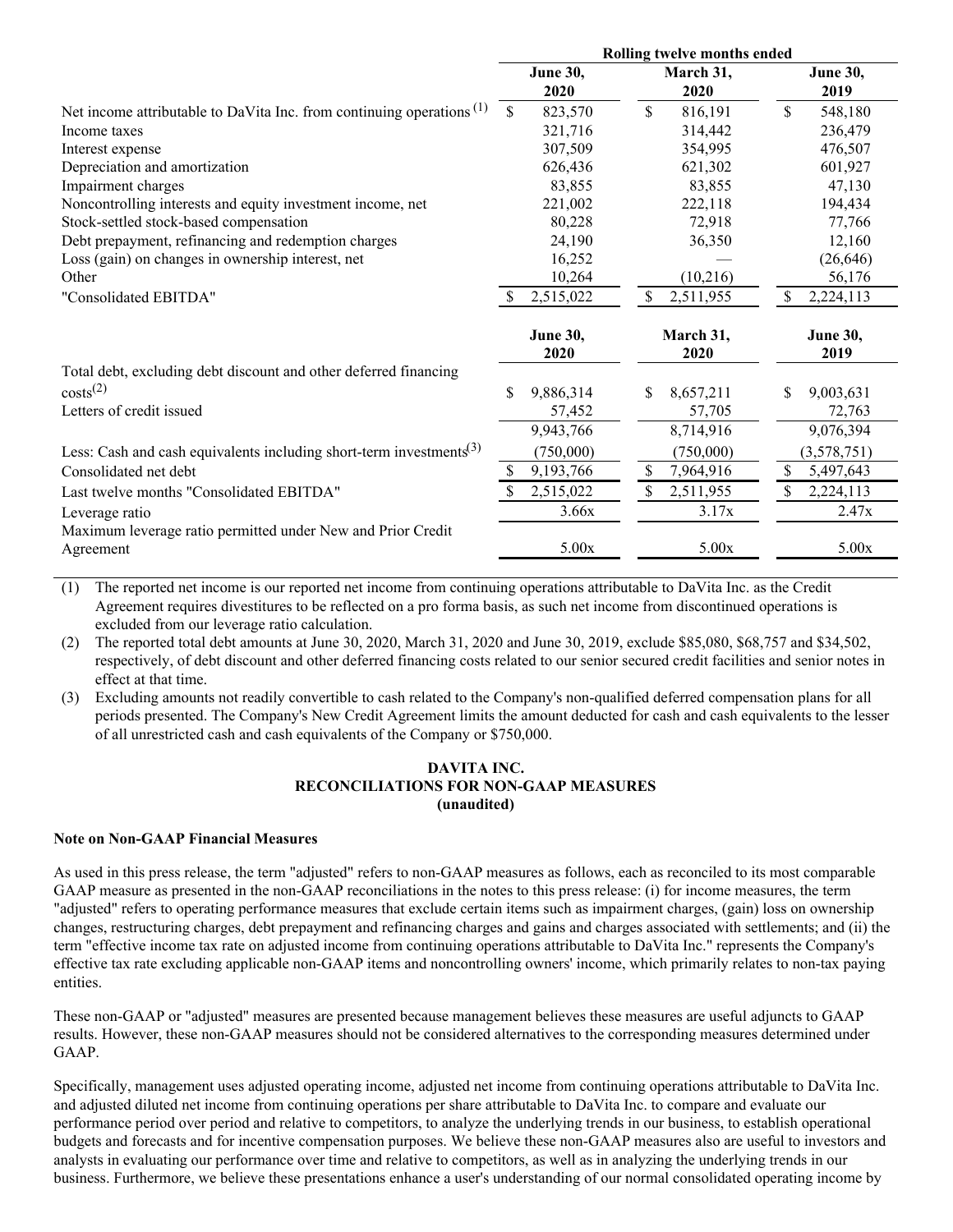excluding certain items which we do not believe are indicative of our ordinary results of operations. As a result, adjusting for these amounts allows for comparison to our normalized prior period results.

In addition, the effective income tax rate on income from continuing operations attributable to DaVita Inc. excludes noncontrolling owners' income, which primarily relates to non-tax paying entities.

The effective income tax rate on adjusted income from continuing operations attributable to DaVita Inc. excludes noncontrolling owners' income and certain non-deductible and other charges which we do not believe are indicative of our ordinary results. Accordingly, we believe these adjusted effective income tax rates are useful to management, investors and analysts in evaluating our performance and establishing expectations for income taxes incurred on our ordinary results attributable to DaVita Inc.

Finally, under our new definition, free cash flow from continuing operations represents net cash provided by operating activities from continuing operations less distributions to noncontrolling interests and all capital expenditures (including development capital expenditures, routine maintenance and information technology); plus contributions from noncontrolling interests and sale leaseback proceeds. Management uses this measure to assess our ability to fund acquisitions and meet our debt service obligations and we believe this measure is equally useful to investors and analysts as an adjunct to cash flows from operating activities from continuing operations and other measures under GAAP.

It is important to bear in mind that these non-GAAP "adjusted" measures are not measures of financial performance or liquidity under GAAP and should not be considered in isolation from, nor as substitutes for, their most comparable GAAP measures.

The following Notes 2 through 5 provide reconciliations of the non-GAAP financial measures presented in this press release to their most comparable GAAP measures.

## **DAVITA INC. RECONCILIATIONS FOR NON-GAAP MEASURES - continued (unaudited) (dollars in thousands, except for per share data)**

#### Note 2: Adjusted net income from continuing operations and adjusted diluted net income from continuing operations per **share attributable to DaVita Inc.**

|                                                                                         |    |                |    |           |    | Three months ended |            |    |                |            |
|-----------------------------------------------------------------------------------------|----|----------------|----|-----------|----|--------------------|------------|----|----------------|------------|
|                                                                                         |    | June 30, 2020  |    |           |    | March 31, 2020     |            |    | June 30, 2019  |            |
|                                                                                         |    | <b>Dollars</b> |    | Per share |    | <b>Dollars</b>     | Per share  |    | <b>Dollars</b> | Per share  |
| Net income from<br>continuing operations<br>attributable to                             |    |                |    |           |    |                    |            |    |                |            |
| DaVita Inc.<br>Operating charges:<br>Goodwill impairment                                | \$ | 201,602        | \$ | 1.62      | \$ | 229,613            | \$<br>1.81 | \$ | 194,223        | \$<br>1.16 |
| charges<br>Loss on changes in<br>ownership interests,                                   |    |                |    |           |    |                    |            |    |                |            |
| net<br>General and<br>administrative:<br>Accruals for legal                             |    | 16,252         |    | 0.13      |    |                    |            |    |                |            |
| matters<br>Debt prepayment and                                                          |    | 35,000         |    | 0.28      |    |                    |            |    |                |            |
| refinancing charges                                                                     |    |                |    |           |    | 2,948              | 0.02       |    | 12,160         | 0.07       |
| Related income tax<br>Adjusted net income<br>from continuing<br>operations attributable |    | (10, 988)      |    | (0.09)    |    | (736)              | (0.01)     |    | (3, 130)       | (0.02)     |
| to DaVita Inc.                                                                          | S  | 241,866        | S  | 1.95      | S  | 231,825            | \$<br>1.83 | S  | 203,253        | \$<br>1.22 |

Certain columns or rows may not sum or recalculate due to the use of rounded numbers.

|                      | Six months ended     |
|----------------------|----------------------|
| <b>June 30, 2020</b> | <b>June 30, 2019</b> |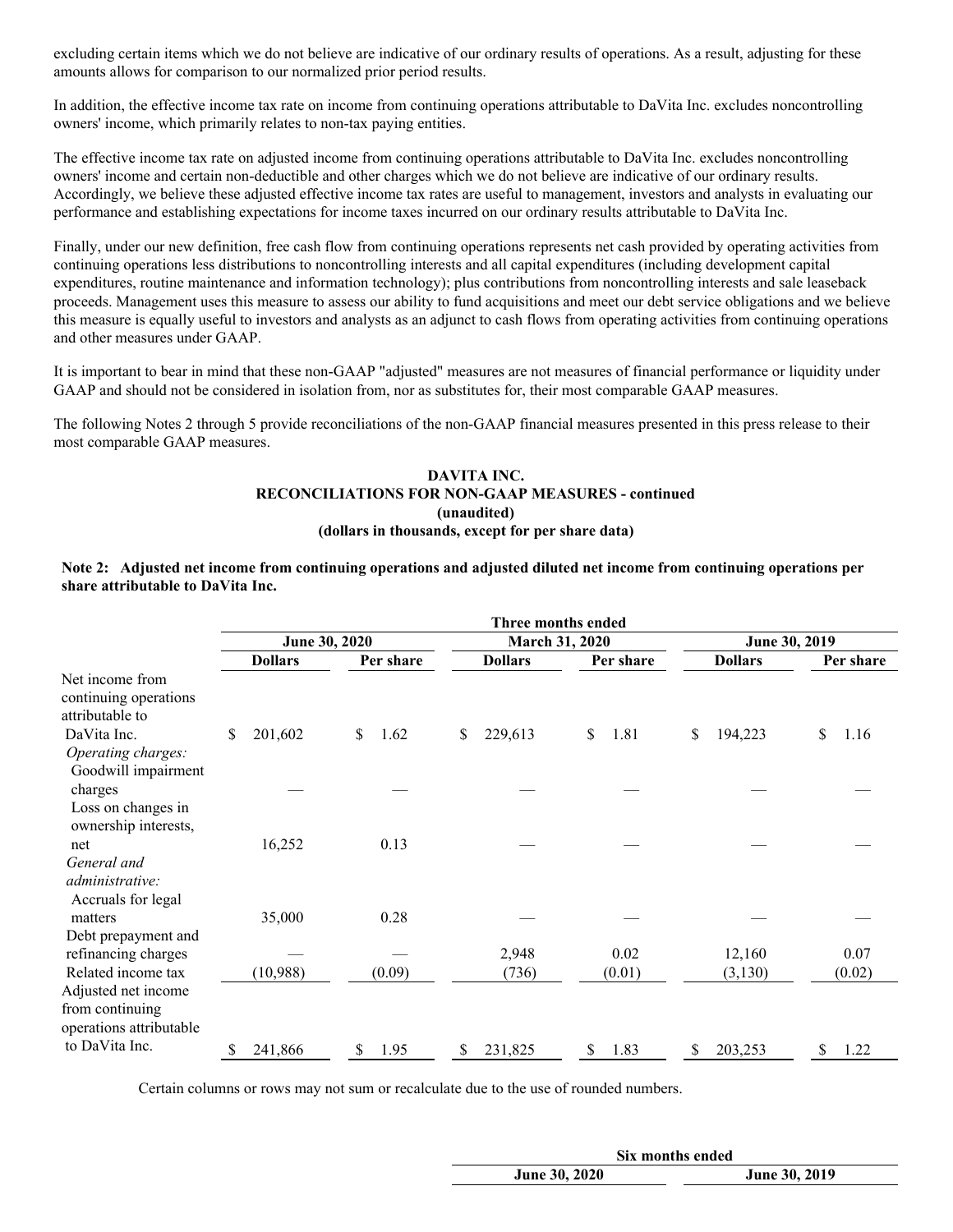|                                                              |    | <b>Dollars</b> |    | Per share |   | <b>Dollars</b> |    | Per share |
|--------------------------------------------------------------|----|----------------|----|-----------|---|----------------|----|-----------|
| Net income from continuing operations attributable to DaVita |    |                |    |           |   |                |    |           |
| Inc.                                                         | S. | 431,215        | S. | 3.44      | S | 314,477        | S. | 1.89      |
| Operating charges:                                           |    |                |    |           |   |                |    |           |
| Goodwill impairment charges                                  |    |                |    |           |   | 41,037         |    | 0.25      |
| Loss on changes in ownership interests, net                  |    | 16,252         |    | 0.13      |   |                |    |           |
| General and administrative:                                  |    |                |    |           |   |                |    |           |
| Accruals for legal matters                                   |    | 35,000         |    | 0.28      |   |                |    |           |
| Debt prepayment and refinancing charges                      |    | 2.948          |    | 0.02      |   | 12.160         |    | 0.07      |
| Related income tax                                           |    | (11, 724)      |    | (0.09)    |   | (11,995)       |    | (0.07)    |
| Adjusted net income from continuing operations attributable  |    |                |    |           |   |                |    |           |
| to DaVita Inc.                                               |    | 473.691        |    | 3.78      |   | 355,679        |    | 2.13      |

Certain columns or rows may not sum or recalculate due to the use of rounded numbers.

# **DAVITA INC. RECONCILIATIONS FOR NON-GAAP MEASURES - continued (unaudited) (dollars in thousands, except for per share data)**

# **Note 3: Adjusted operating income**

|                              |                         |   | Three months ended |   |                         |   | Six months ended        |   |                         |
|------------------------------|-------------------------|---|--------------------|---|-------------------------|---|-------------------------|---|-------------------------|
|                              | <b>June 30,</b><br>2020 |   | March 31,<br>2020  |   | <b>June 30,</b><br>2019 |   | <b>June 30,</b><br>2020 |   | <b>June 30,</b><br>2019 |
| Consolidated:                |                         |   |                    |   |                         |   |                         |   |                         |
| Operating income             | 409,920                 | S | 465,376            | S | 461,886                 | S | 875,296                 | S | 802,393                 |
| Operating charges:           |                         |   |                    |   |                         |   |                         |   |                         |
| Goodwill impairment charges  |                         |   |                    |   |                         |   |                         |   | 41,037                  |
| Loss on changes in ownership |                         |   |                    |   |                         |   |                         |   |                         |
| interests, net               | 16,252                  |   |                    |   |                         |   | 16,252                  |   |                         |
| General and administrative:  |                         |   |                    |   |                         |   |                         |   |                         |
| Accruals for legal matters   | 35,000                  |   |                    |   |                         |   | 35,000                  |   |                         |
| Adjusted operating income    | 461,172                 |   | 465,376            |   | 461,886                 |   | 926,548                 |   | 843,430                 |
|                              |                         |   |                    |   |                         |   |                         |   |                         |

|                                    |                         | Three months ended | Six months ended        |                         |                         |  |
|------------------------------------|-------------------------|--------------------|-------------------------|-------------------------|-------------------------|--|
|                                    | <b>June 30,</b><br>2020 | March 31,<br>2020  | <b>June 30,</b><br>2019 | <b>June 30,</b><br>2020 | <b>June 30,</b><br>2019 |  |
| Consolidated:                      |                         |                    |                         |                         |                         |  |
| U.S. dialysis:                     |                         |                    |                         |                         |                         |  |
| Segment operating income           | \$<br>522,630           | 491,607<br>\$      | 498,957<br>\$           | \$<br>1,014,236         | \$<br>915,939           |  |
| <b>Other - Ancillary services:</b> |                         |                    |                         |                         |                         |  |
| U.S.                               |                         |                    |                         |                         |                         |  |
|                                    | (40,991)                | (19,369)           | (15,652)                | (60, 361)               | (30, 570)               |  |
| Segment operating loss             |                         |                    |                         |                         |                         |  |
| Loss on changes in                 |                         |                    |                         |                         |                         |  |
| ownership interests, net           | 16,252                  |                    |                         | 16,252                  |                         |  |
| Adjusted operating loss            | (24, 739)               | (19, 369)          | (15,652)                | (44, 109)               | (30, 570)               |  |
| <b>International</b>               |                         |                    |                         |                         |                         |  |
| Segment operating income           |                         |                    |                         |                         |                         |  |
| $(\text{loss})$                    | 1,370                   | 16,723             | 602                     | 18,093                  | (42,110)                |  |
| Goodwill impairment                |                         |                    |                         |                         |                         |  |
| charges                            |                         |                    |                         |                         | 41,037                  |  |
| Adjusted operating income          |                         |                    |                         |                         |                         |  |
| $(\text{loss})$                    | 1,370                   | 16,723             | 602                     | 18,093                  | (1,073)                 |  |
| Adjusted Other - Ancillary         |                         |                    |                         |                         |                         |  |
| services operating loss            | (23, 370)               | (2,646)            | (15,050)                | (26,016)                | (31, 643)               |  |
| Corporate administrative           |                         |                    |                         |                         |                         |  |
| support expenses                   |                         |                    |                         |                         |                         |  |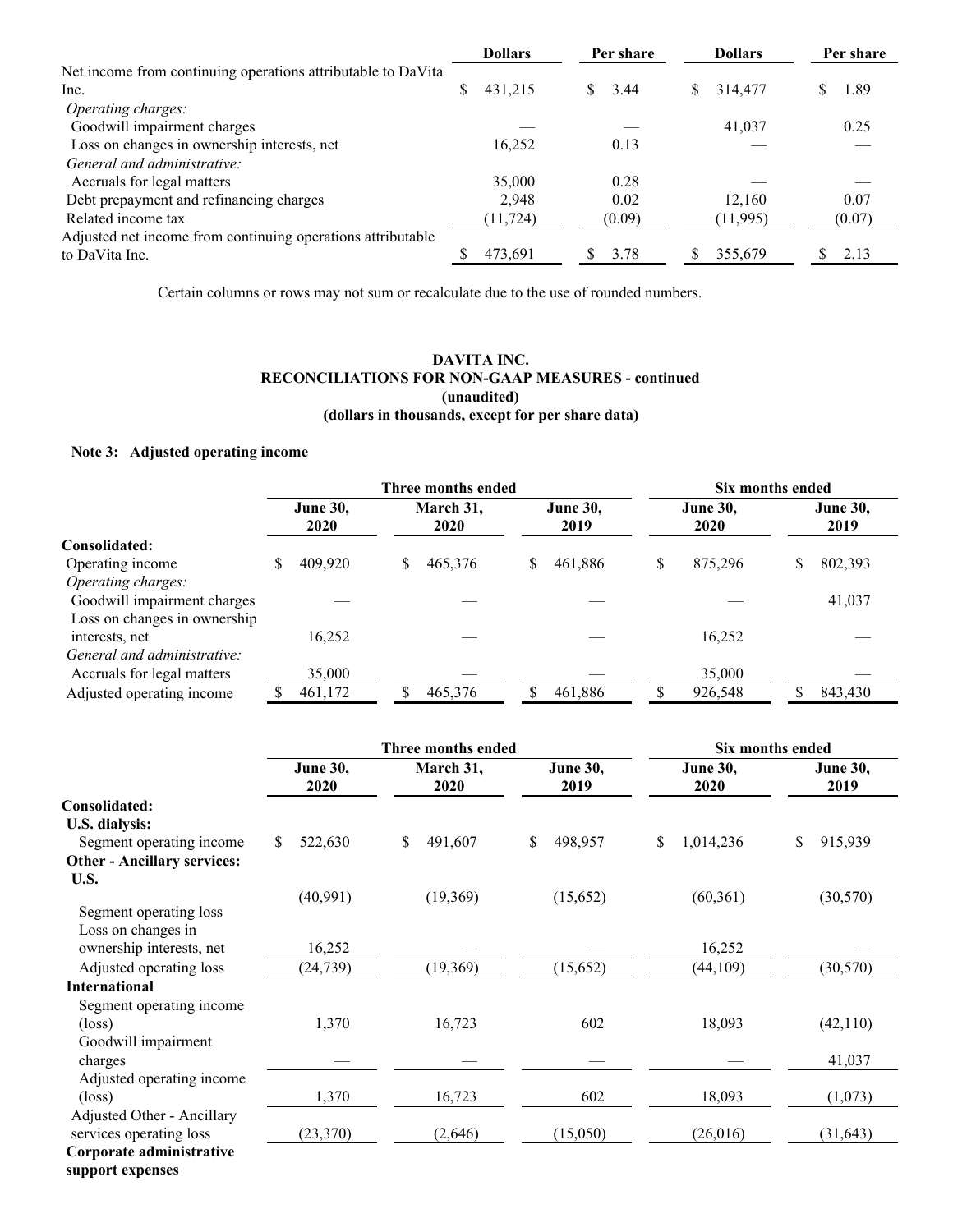| Segment expenses<br>Accruals for legal matters | 73,088)<br>35,000 | (23, 585) | (22,021) | $^{96,672}_{35,000}$ | (40, 866) |
|------------------------------------------------|-------------------|-----------|----------|----------------------|-----------|
| <b>Adjusted Corporate</b>                      |                   |           |          |                      |           |
| administrative support                         |                   |           |          |                      |           |
| expenses                                       | (38.088)          | (23.585)  | (22.021) | (61.672)             | (40.866)  |
| Adjusted operating income                      | 461.172           | 465,376   | 461.886  | 926.548              | 843,430   |
|                                                |                   |           |          |                      |           |

Certain columns or rows may not sum or recalculate due to the use of rounded numbers.

## **DAVITA INC. RECONCILIATIONS FOR NON-GAAP MEASURES - continued (unaudited) (dollars in thousands)**

# **Note 4: Effective income tax rates on income from continuing operations attributable to DaVita Inc.**

|                                                                                                  | <b>June 30,</b><br>2020 | March 31,<br>2020     | <b>June 30,</b><br>2019 | Six months ended<br>June 30, 2020 |
|--------------------------------------------------------------------------------------------------|-------------------------|-----------------------|-------------------------|-----------------------------------|
| Income from continuing operations before<br>income taxes<br>Less: Noncontrolling owners' income  | 338,084<br>\$           | 369,475<br>\$         | \$<br>323,703           | \$<br>707,559                     |
| primarily attributable to non-tax<br>paying entities<br>Income from continuing operations before | (53,335)                | (48, 372)             | (53,916)                | (101, 707)                        |
| income taxes attributable to                                                                     |                         |                       |                         |                                   |
| DaVita Inc.                                                                                      | 284,749                 | \$<br>321,103         | 269,787<br>S            | \$<br>605,852                     |
| Income tax expense for continuing                                                                |                         |                       |                         |                                   |
| operations                                                                                       | \$<br>83,212            | \$<br>91,560          | \$<br>75,938            | \$<br>174,772                     |
| Less: Income tax attributable to<br>noncontrolling interests                                     | (65)                    | (70)                  | (374)                   | (135)                             |
| Income tax expense from continuing<br>operations attributable to DaVita Inc.                     | 83,147                  | 91,490<br>S           | 75,564<br>S             | \$<br>174,637                     |
| Effective income tax rate on income from<br>continuing operations                                |                         |                       |                         |                                   |
| attributable to DaVita Inc.                                                                      | $\frac{0}{0}$<br>29.2   | $\frac{0}{0}$<br>28.5 | $\frac{0}{0}$<br>28.0   | 28.8<br>$\frac{0}{0}$             |

The effective income tax rate on adjusted income from continuing operations attributable to DaVita Inc. is computed as follows:

|                                             | <b>June 30,</b><br>2020 |           | March 31,<br>2020 |           |    | <b>June 30,</b><br>2019 |    | Six months ended<br>June 30, 2020 |  |
|---------------------------------------------|-------------------------|-----------|-------------------|-----------|----|-------------------------|----|-----------------------------------|--|
| Income from continuing operations before    |                         |           |                   |           |    |                         |    |                                   |  |
| income taxes                                |                         | 338,084   | \$                | 369,475   | S  | 323,703                 | \$ | 707,559                           |  |
| Operating charges:                          |                         |           |                   |           |    |                         |    |                                   |  |
| Loss on changes in ownership interests, net |                         | 16,252    |                   |           |    |                         |    | 16,252                            |  |
| General and administrative:                 |                         |           |                   |           |    |                         |    |                                   |  |
| Accruals for legal matters                  |                         | 35,000    |                   |           |    |                         |    | 35,000                            |  |
| Debt prepayment and refinancing charges     |                         |           |                   | 2,948     |    | 12,160                  |    | 2,948                             |  |
| Noncontrolling owners' income primarily     |                         |           |                   |           |    |                         |    |                                   |  |
| attributable to non-tax paying              |                         |           |                   |           |    |                         |    |                                   |  |
| entities                                    |                         | (53, 335) |                   | (48, 372) |    | (53,916)                |    | (101, 707)                        |  |
| Adjusted income from continuing operations  |                         |           |                   |           |    |                         |    |                                   |  |
| before income taxes                         |                         |           |                   |           |    |                         |    |                                   |  |
| attributable to DaVita Inc.                 |                         | 336,001   | \$                | 324,051   | S  | 281,947                 | \$ | 660,052                           |  |
| Income tax expense                          | \$                      | 83,212    | \$                | 91,560    | \$ | 75,938                  | \$ | 174,772                           |  |
| Add income tax related to:                  |                         |           |                   |           |    |                         |    |                                   |  |
|                                             |                         |           |                   |           |    |                         |    |                                   |  |

*Operating charges:*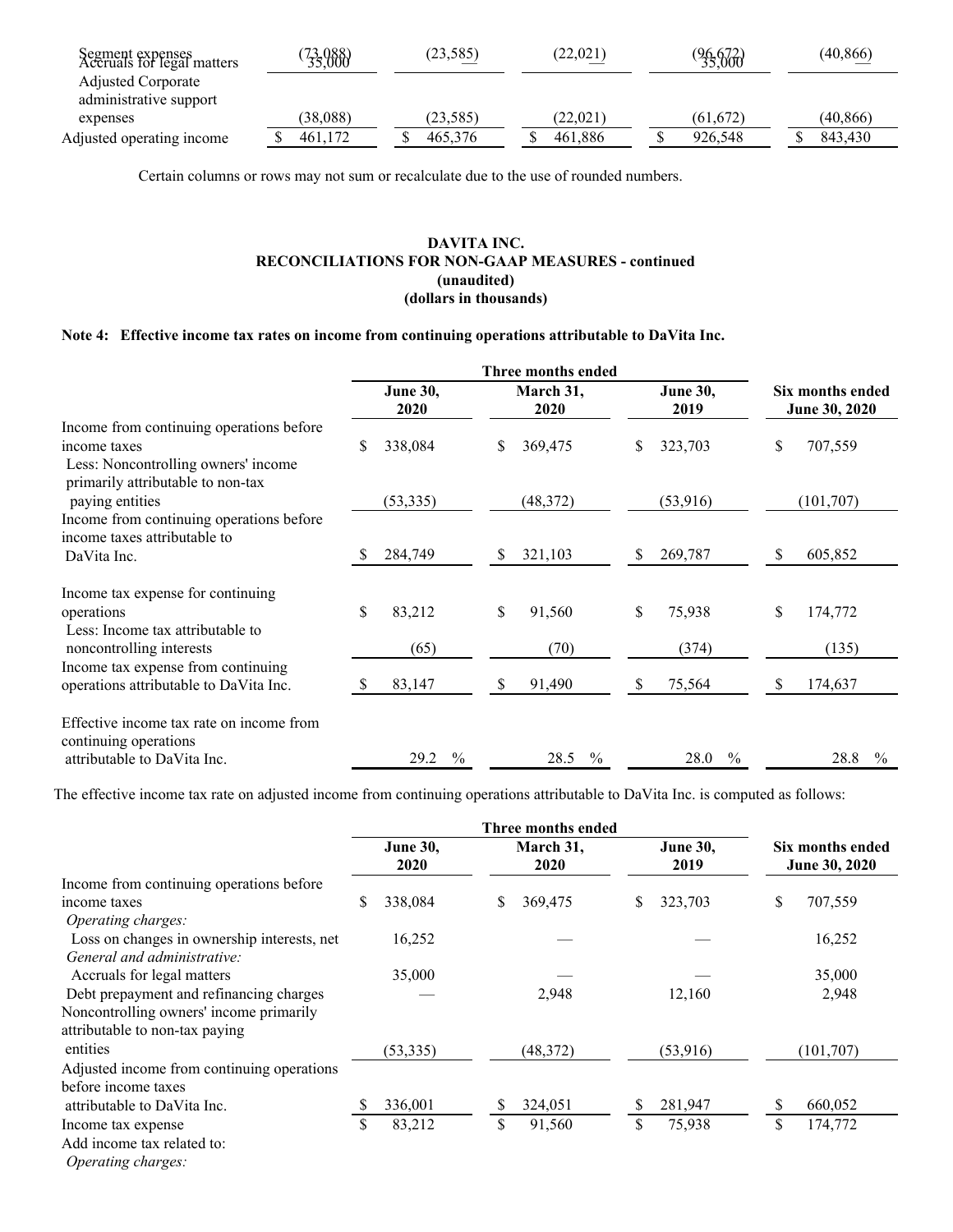| Gonsran ahdughnimismunivahip interests, net  | 2,255  |               |        |               |        |               | 2,255   |  |
|----------------------------------------------|--------|---------------|--------|---------------|--------|---------------|---------|--|
| Accruals for legal matters                   | 8,733  |               |        |               |        |               | 8,733   |  |
| Debt prepayment and refinancing charges      |        |               | 736    |               | 3,130  |               | 736     |  |
| Less income tax related to:                  |        |               |        |               |        |               |         |  |
| Noncontrolling interests                     | (65)   |               | (70)   |               | (374)  |               | (135)   |  |
| Income tax on adjusted income from           |        |               |        |               |        |               |         |  |
| continuing operations attributable to        |        |               |        |               |        |               |         |  |
| DaVita Inc.                                  | 94,135 |               | 92,226 |               | 78,694 |               | 186,361 |  |
| Effective income tax rate on adjusted income |        |               |        |               |        |               |         |  |
| from continuing operations                   |        |               |        |               |        |               |         |  |
| attributable to DaVita Inc.                  | 28.0   | $\frac{0}{0}$ | 28.5   | $\frac{0}{0}$ | 27.9   | $\frac{0}{0}$ | 28.2    |  |

Certain columns, rows or percentages may not sum or recalculate due to the use of rounded numbers.

## **DAVITA INC. RECONCILIATIONS FOR NON-GAAP MEASURES - continued (unaudited) (dollars in thousands)**

## **Note 5: Free cash flow from continuing operations**

|                                                 | Three months ended      |           |                   |           |                         |           |                                   |            |
|-------------------------------------------------|-------------------------|-----------|-------------------|-----------|-------------------------|-----------|-----------------------------------|------------|
|                                                 | <b>June 30,</b><br>2020 |           | March 31,<br>2020 |           | <b>June 30,</b><br>2019 |           | Six months ended<br>June 30, 2020 |            |
| Net cash provided by continuing operating       |                         |           |                   |           |                         |           |                                   |            |
| activities                                      | \$                      | 651,122   | \$                | 360,381   | S                       | 574,203   | \$                                | 1,011,503  |
| Less: Distributions to noncontrolling interests |                         | (60, 422) |                   | (58, 131) |                         | (51, 484) |                                   | (118, 553) |
| Plus: Contributions to noncontrolling           |                         |           |                   |           |                         |           |                                   |            |
| interests                                       |                         | 11,195    |                   | 9,387     |                         | 12,334    |                                   | 20,582     |
| Cash provided by continuing operating           |                         |           |                   |           |                         |           |                                   |            |
| activities attributable to DaVita Inc.          |                         | 601,895   |                   | 311,637   |                         | 535,053   |                                   | 913,532    |
| Less: Expenditures for routine maintenance      |                         |           |                   |           |                         |           |                                   |            |
| and information technology                      |                         | (74, 196) |                   | (81,614)  |                         | (61,298)  |                                   | (155, 810) |
| Less: Expenditures for development              |                         | (62, 529) |                   | (73,328)  |                         | (95,028)  |                                   | (135, 857) |
| Plus: Proceeds from sale of self-developed      |                         |           |                   |           |                         |           |                                   |            |
| properties                                      |                         | 41,574    |                   | 27,203    |                         | 14,392    |                                   | 68,777     |
| Free cash flow from continuing operations       |                         | 506,744   |                   | 183,898   |                         | 393,119   |                                   | 690,642    |

|                                                                  | Rolling twelve months ended |                   |                         |  |  |  |  |
|------------------------------------------------------------------|-----------------------------|-------------------|-------------------------|--|--|--|--|
|                                                                  | <b>June 30,</b><br>2020     | March 31,<br>2020 | <b>June 30,</b><br>2019 |  |  |  |  |
| Net cash provided by continuing operating activities             | 2,336,957<br>S              | 2,260,038<br>S.   | S<br>1,316,331          |  |  |  |  |
| Less: Distributions to noncontrolling interests                  | (255,962)                   | (247, 024)        | (198, 149)              |  |  |  |  |
| Plus: Contributions to noncontrolling interests                  | 46,618                      | 47,757            | 52,023                  |  |  |  |  |
| Cash provided by continuing operating activities attributable to |                             |                   |                         |  |  |  |  |
| DaVita Inc.                                                      | 2,127,613                   | 2,060,771         | 1,170,205               |  |  |  |  |
| Less: Expenditures for routine maintenance and information       |                             |                   |                         |  |  |  |  |
| technology                                                       | (369, 566)                  | (356, 668)        | (370, 587)              |  |  |  |  |
| Less: Expenditures for development                               | (314, 729)                  | (347, 228)        | (446, 150)              |  |  |  |  |
| Plus: Proceeds from sale of self-developed properties            | 99,758                      | 72,576            | 46,363                  |  |  |  |  |
| Free cash flow from continuing operations                        | 1,543,076                   | 1,429,451         | 399,831                 |  |  |  |  |

Certain columns or rows may not sum or recalculate due to the use of rounded numbers.